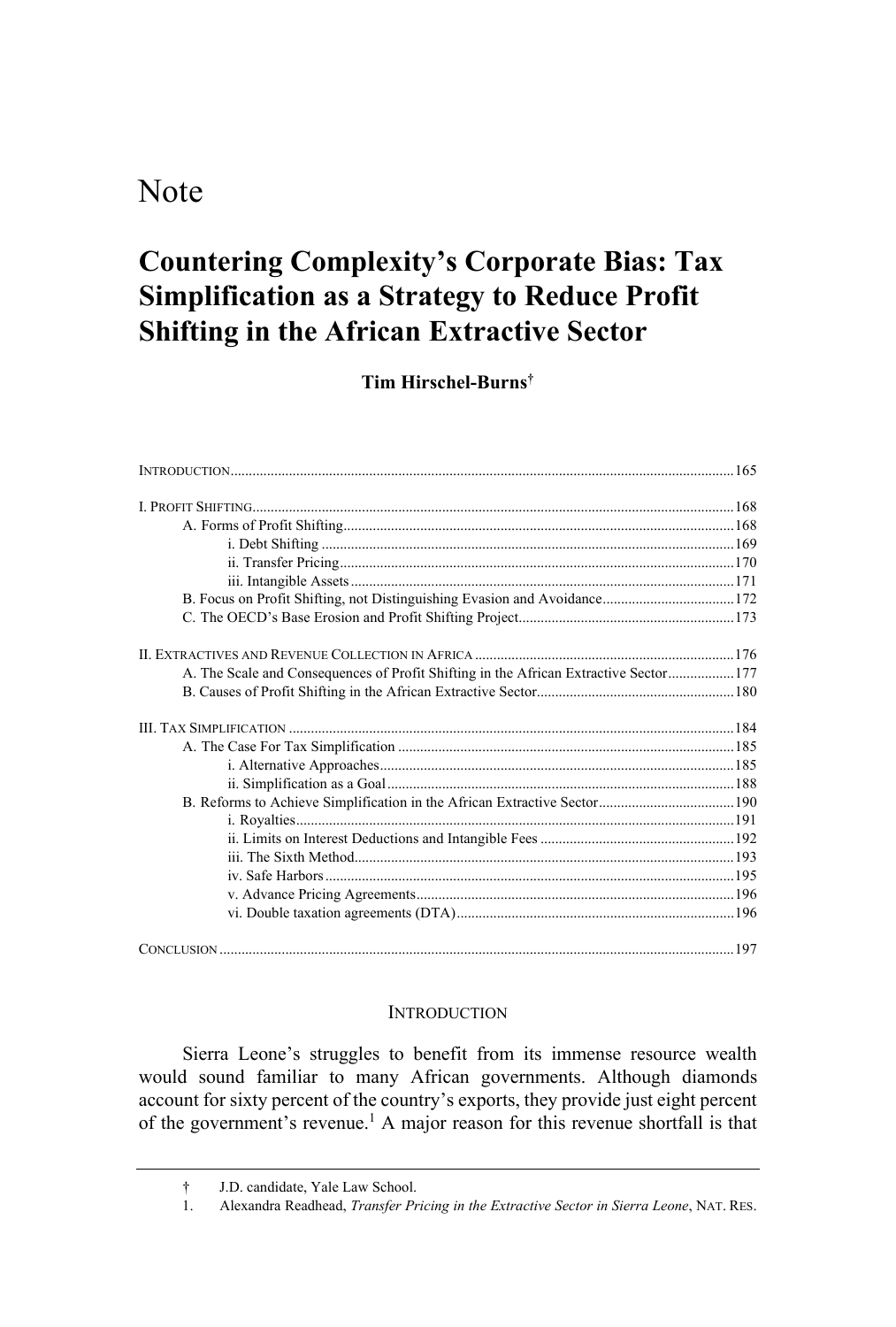the multinational companies that conduct mining in Sierra Leone exploit weaknesses in the global tax system in order to shift profits to low-tax jurisdictions. For example, leaked documents revealed that one of the country's largest diamond mines undervalued sales to its subsidiaries in tax havens by as much as thirty-five percent, illicitly reducing the tax owed to Sierra Leone.<sup>2</sup> Sierra Leone's tax authorities have few tools to prevent these losses. None of the country's auditors have been trained on these profit-shifting strategies, $3$  the country's regulations to address them are ambiguous or inadequate,<sup>4</sup> and the tax authority operates on a shoestring budget.<sup>5</sup> Sierra Leone's Deputy Minister of Mines puts it bluntly: "We do not have capacity to get involved with legal issues. Companies have the best lawyers; as a ministry we don't have the best lawyers."<sup>6</sup> Sierra Leone's ability to provide services to its population—forty-three percent of whom live under \$1.90 per day—is severely hampered without this revenue.<sup>7</sup> The estimated amount of revenue Sierra Leone loses to global tax abuse is nearly 1.5 times larger than its entire health budget.<sup>8</sup>

Improving African governments' ability to collect revenue from the extractive sector—meaning minerals, oil, and gas—would greatly increase the ability of those governments to serve their populations. Although resource wealth is unevenly distributed among African countries, many of those countries have among the world's richest reserves of valuable natural resources. And because the populations of African countries tend to make up a small tax base, the revenue extractive industries can provide is particularly important to governments.9 The profit-shifting strategies used by multinational corporations deprive African governments of significant portions of this revenue. Profitshifting strategies serve to reduce the companies' allocations of profits to the African countries in which they extract resources and increase their allocations of profits to subsidiaries in low-tax jurisdictions in which they conduct little real economic activity. This profit shifting happens almost entirely on paper, and it

GOVERNANCE INST. 1 (2016), https://resourcegovernance.org/sites/default/files/documents/nrgi\_sierra\_ leone\_transfer-pricing-study.pdf.

<sup>2</sup>. Africa Probes the Panama Connection, 57 AFR. CONFIDENTIAL 8 (2016), https://www.africa-confidential.com/index.aspx?pageid=7&articleid=11619. ("Koidu is one of the highest revenue per carat diamond mines in the world,' said the Standard Chartered note. It contained a graph entitled 'Koidu Historic Sales Profile', which showed that diamond values from the mine surpassed an average of \$450 per carat in 2011. Industry insiders say the diamonds are sometimes being valued in Sierra Leone at up to \$140 a carat less than that, leaving a potentially mammoth profit margin for the exporters.").

<sup>3.</sup> Readhead, supra note 1, at 10.

<sup>4</sup>. Id. at 19.

<sup>5.</sup> Thomas Lassourd & Alexandra Readhead, Securing Mining Revenues: Good Practice from Zambia, Tanzania, and South Africa, NAT. RES. GOVERNANCE INST. (Apr. 17, 2017), https://resourcegovernance.org/blog/securing-mining-revenues-good-practice-zambia-tanzania-southafrica.

<sup>6</sup>. Id.

<sup>7</sup>. Poverty Headcount Ratio at \$1.90 a day (2011 PPP) (% of population) Sierra Leone (2018), WORLD BANK, https://data.worldbank.org/indicator/SI.POV.DDAY?locations=SL

<sup>8.</sup> Illicit Financial Flows Vulnerability Index - Sierra Leone, TAX JUST. NETWORK, https://iff.taxjustice.net/#/profile/SLE (last visited Dec. 12, 2020).

<sup>9.</sup> See Annet Wanyana Oguttu, Tax Base Erosion and Profit Shifting in Africa – Part 1: Africa's Response to the OECD BEPS Action Plan, INT'L CTR. FOR TAX AND DEV. 11 (2016).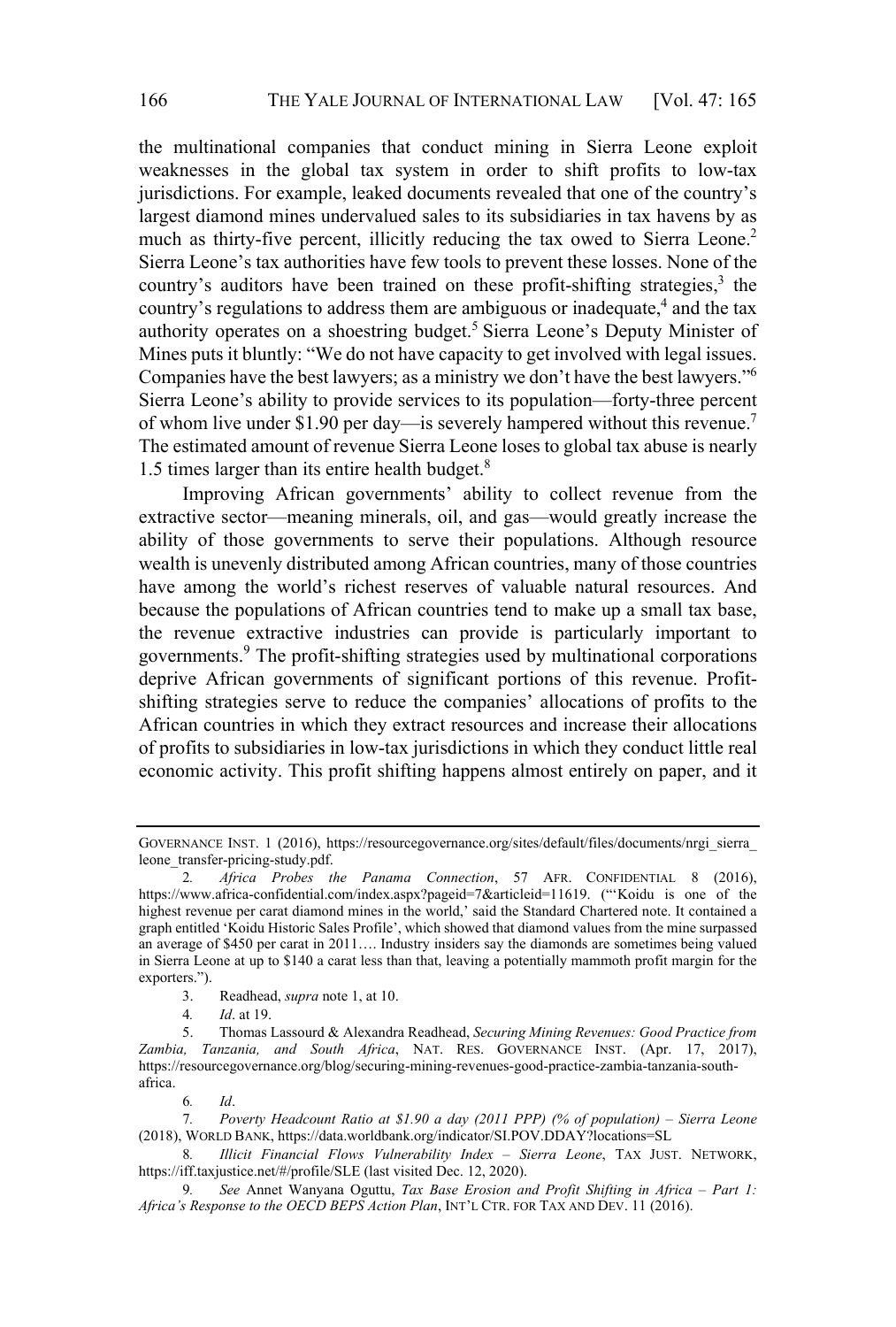tends to exist in a legal gray area.<sup>10</sup> Profit shifting is not unique to Africa. The issue is a broad global concern, and the Organization for Economic Cooperation and Development (OECD) is currently overseeing the biggest changes to international corporate taxation in a century through its Base Erosion and Profit Shifting  $(BEPS)$  Project.<sup>11</sup> African countries have had little say in these negotiations, however, and the reforms will leave significant amounts of profit shifting in the African extractive sector untouched.

This Note argues that African tax authorities could increase tax revenue and achieve significant reductions in profit shifting by implementing legal reforms that simplify tax administration. The capacities of African tax authorities are typically far outmatched by the corporations from which they seek to collect taxes, and building the capacity of African tax authorities is a long and arduous process. However, different tax frameworks demand different levels of capacity, and the tax rules used by wealthy countries often will not be the best rules for African countries.<sup>12</sup> African governments can take advantage of various reforms that simplify tax administration and reduce the potential for abuse, such as placing hard limits on interest deductions, benchmarking transfer prices to commodities' internationally traded prices, and increasing the use of productionbased royalties relative to corporate income tax. These reforms can stray from the arm's length principle and fail to account for the nuances of particular transactions, but they remain preferable to the status quo of rampant profit shifting.<sup>13</sup>

In addition to providing practical legal reforms to secure much-needed revenue for African governments, this Note advances a broader argument that complexity in international tax rules systematically favors multinational corporations over most tax authorities. When there are capacity asymmetries between tax authorities and the companies from which they seek to collect revenue, complex tax rules increase the likelihood that well-resourced multinational corporations will find opportunities to reduce their tax liabilities and decrease the likelihood that under-resourced tax authorities will be able to identify and challenge tax avoidance.<sup>14</sup> In contrast, simpler tax rules rely on easily verifiable standards and reduce administrative burdens, putting tax authorities and multinational corporations on a more level playing field. The African extractive sector is an ideal setting for simplifying the taxation of multinational corporations. African tax authorities typically have limited

<sup>10</sup>. Id. at 13.

<sup>11</sup>. See generally Statement on a Two-Pillar Solution to Address the Tax Challenges Arising From the Digitalisation of the Economy, OECD (July 1, 2021), https://www.oecd.org/tax/beps/statementon-a-two-pillar-solution-to-address-the-tax-challenges-arising-from-the-digitalisation-of-the-economyjuly-2021.pdf.

<sup>12.</sup> See Luis Calderon Gomez, Transcending "Tax" Sovereignty and Tax Standardization: Three Questions, 45 YALE J. INT'L L. 191 (2020).

<sup>13.</sup> See generally Thomas R. Torslov, Ludvig S. Weir & Gabriel Zucman, The Missing Profits of Nations (Natl Bureau of Econ. Research Working Paper 24701, 2018), https://www.nber.org/ system/files/working\_papers/w24701/w24701.pdf.

<sup>14</sup>. See Fernando C. Saldivar, Africa in the Economy of Francesco: Rethinking the Ethics of the International Financial Order at the Intersection of Tax Justice and Catholic Social Teaching, 1 AFR. J. INT'L ECON. L. 160, 172 (2020).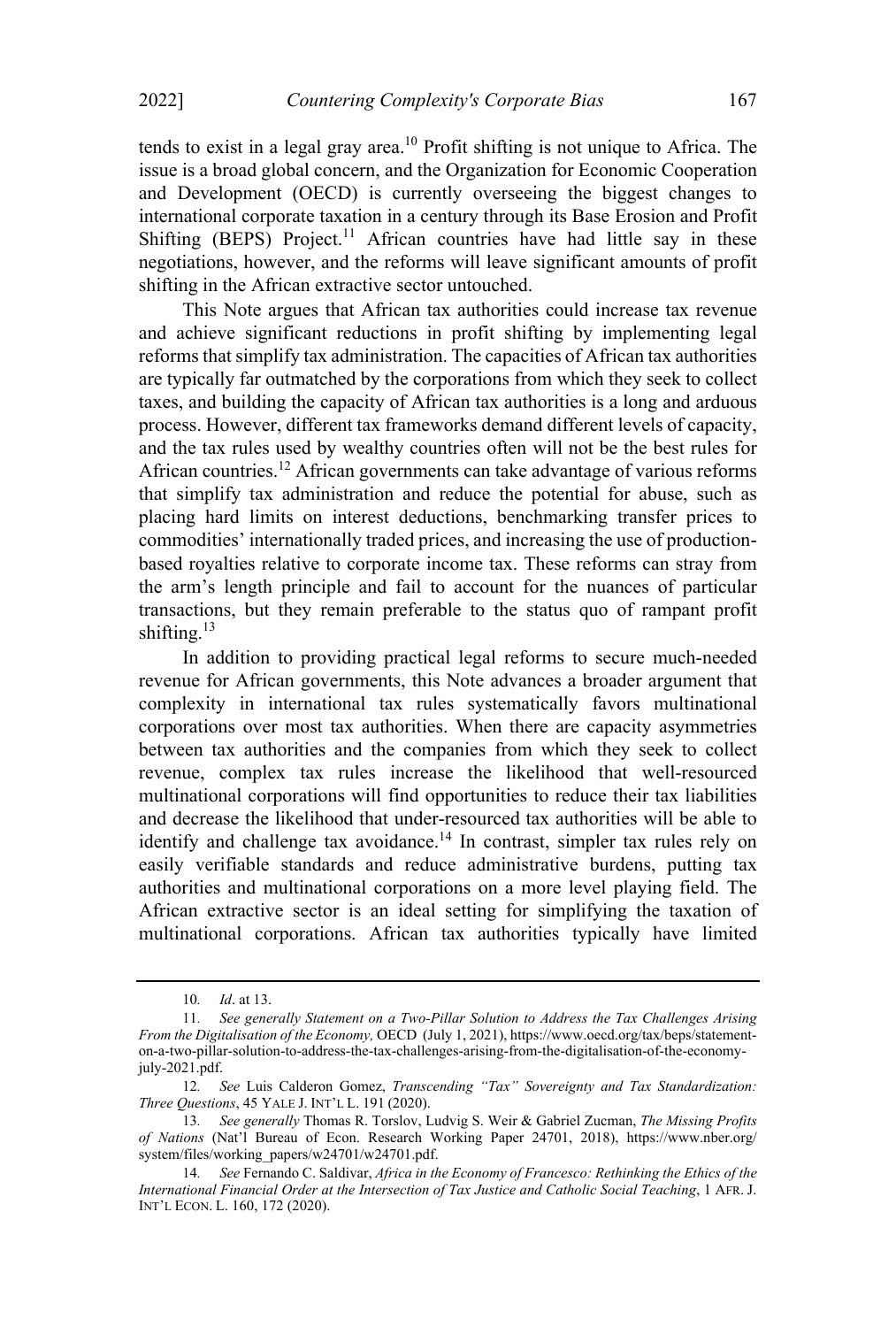resources and low administrative capacities, the tangible and geographically fixed nature of natural resources facilitates simplified tax rules, and the sector will remain vulnerable to profit shifting despite the forthcoming global corporate tax reforms.

Part I of this Note describes existing methods of profit shifting, argues that the goal of reducing profit shifting deserves more focus than formalistic distinctions between tax evasion and tax avoidance, and explains OECD-led tax reforms. Part II describes the enormous scale of profit shifting in the African extractive sector and analyzes the causes of vulnerability to profit shifting, particularly the mismatch between the capacities of African tax authorities and the companies from which they collect revenue. Finally, Part III argues for tax simplification as a goal of international corporate tax law and policy, and it presents a number of legal reforms that would simplify tax administration and reduce profit shifting in the African extractive sector.

## I. PROFIT SHIFTING

Part I provides a general overview of profit shifting. Section A describes three primary profit-shifting strategies that multinational enterprises (MNEs) use to reduce their overall tax liabilities. These strategies all shift profits from companies in countries where economic activity takes place to affiliated companies in low-tax jurisdictions. First, companies issue unnecessary loans and require repayment to affiliates in low-tax jurisdictions. Second, companies artificially increase or decrease transfer prices to increase profits in low-tax jurisdictions. And third, companies attribute intangible assets to low-tax jurisdictions and charge affiliated companies for their use. Section B notes that it can be difficult to determine whether profit-shifting strategies qualify as illegal tax evasion or legal tax avoidance. Because these distinctions are based on legal fictions, Section B argues that the more relevant question is whether MNEs are shifting profits away from the country in which economic activity actually takes place. Section C examines the most prominent international effort to reduce profit shifting: the OECD BEPS Project. Although the forthcoming changes to the international system are of huge importance, they will not address significant amounts of profit shifting in the African extractive sector. Extractive industries are excluded from Pillar One. Pillar Two's global minimum corporate tax will not apply to many companies in the African extractive sector, and it sets its minimum tax below the statutory rates of most African countries.

#### A. Forms of Profit Shifting

Multinational tax activity often takes place in a legal gray area, and how to draw the line between licit and illicit activity is a matter of significant debate.<sup>15</sup> Although tax evasion and avoidance can take place on a domestic scale as well,

<sup>15.</sup> See Equity in Extractives: Stewarding Africa's Natural Resources for All, AFR. PROGRESS PANEL 65 (2013), https://reliefweb.int/sites/reliefweb.int/files/resources/relatorio-africa-progress-report-2013-pdf-20130511-125153.pdf.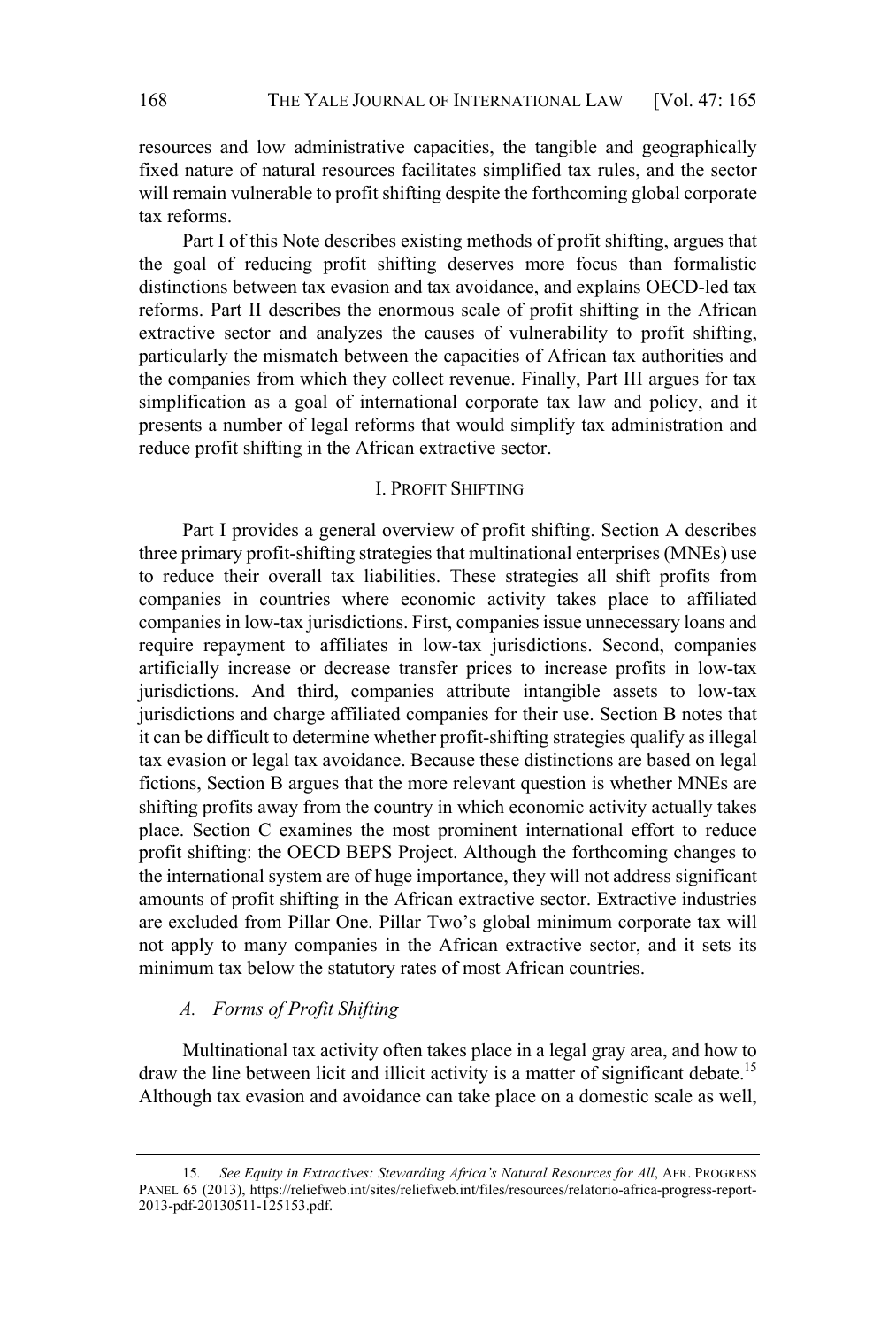the transnational nature of MNEs produces distinct challenges for international corporate taxation. An MNE headquartered in one country may extract minerals in a second country, process them in a third, and sell them in a fourth, while managers in a fifth country provide oversight. These international economic relations produce a question that does not emerge in purely domestic economic activity: What share of the profits is taxable in each of the countries involved? In international trade between distinct companies, revenues and costs are relatively clearly attributable to specific countries. But transactions between subsidiaries of the same multinational company do not take place in a normal market setting, and profits are spread across the company's global network. This challenge is becoming increasingly prevalent, and most global trade is now conducted between affiliates of the same company.16

MNEs may attempt to shift profits to low-tax jurisdictions in an effort to minimize the total amount of tax they pay. Profit shifting refers to the process of allocating profits and assets in a way that minimizes effective tax rates. Consider this simplified example: A South African company generates \$100 million in profits. If South Africa has a tax rate of twenty-eight percent, the company should pay \$28 million in tax. However, if the company uses profit-shifting strategies to attribute half its profits to a subsidiary in a different jurisdiction with no corporate tax, then only \$50 million would be taxable in South Africa. Given the South African tax rate of twenty-eight percent, the company would then owe \$14 million. Because the company pays no tax in the other jurisdiction, its global effective tax rate would be fourteen percent.

Jansky and Palansky identify three primary methods of profit shifting: debt shifting, strategic transfer pricing, and the location of intangible assets.<sup>17</sup> For all three channels, the low-tax jurisdiction to which profits are shifted may serve little or no meaningful economic purpose. These channels of profit shifting can be utilized in all sectors of the global economy, but this description will focus primarily on their relevance to the extractive sector.

## i. Debt Shifting

Jansky and Palansky describe debt shifting as the implementation of unnecessary loans at high interest rates from one MNE affiliate located in a lowtax jurisdiction to another profitable unit located elsewhere."<sup>18</sup> In the African extractive context, debt shifting strategies would create debts for the subsidiary in the country in which extraction takes place, with the repayment of the loans and the significant profit accrued through interest assigned to the affiliate in a low-tax jurisdiction. As a result, the MNE would owe less tax to the African government and face a smaller overall tax bill. While there are many legitimate reasons for an extractive company to seek loans, a loan is likely a method of profit shifting if it would lack commercial logic if conducted with an unrelated

<sup>16</sup>. Id.

<sup>17.</sup> Petr Jansky & Miroslav Palansky, Estimating the Scale of Profit Shifting and Tax Revenue Losses Related to Foreign Direct Investment, 26 INT'L TAX AND PUB. FIN. 1051 (2019).

<sup>18</sup>. Id.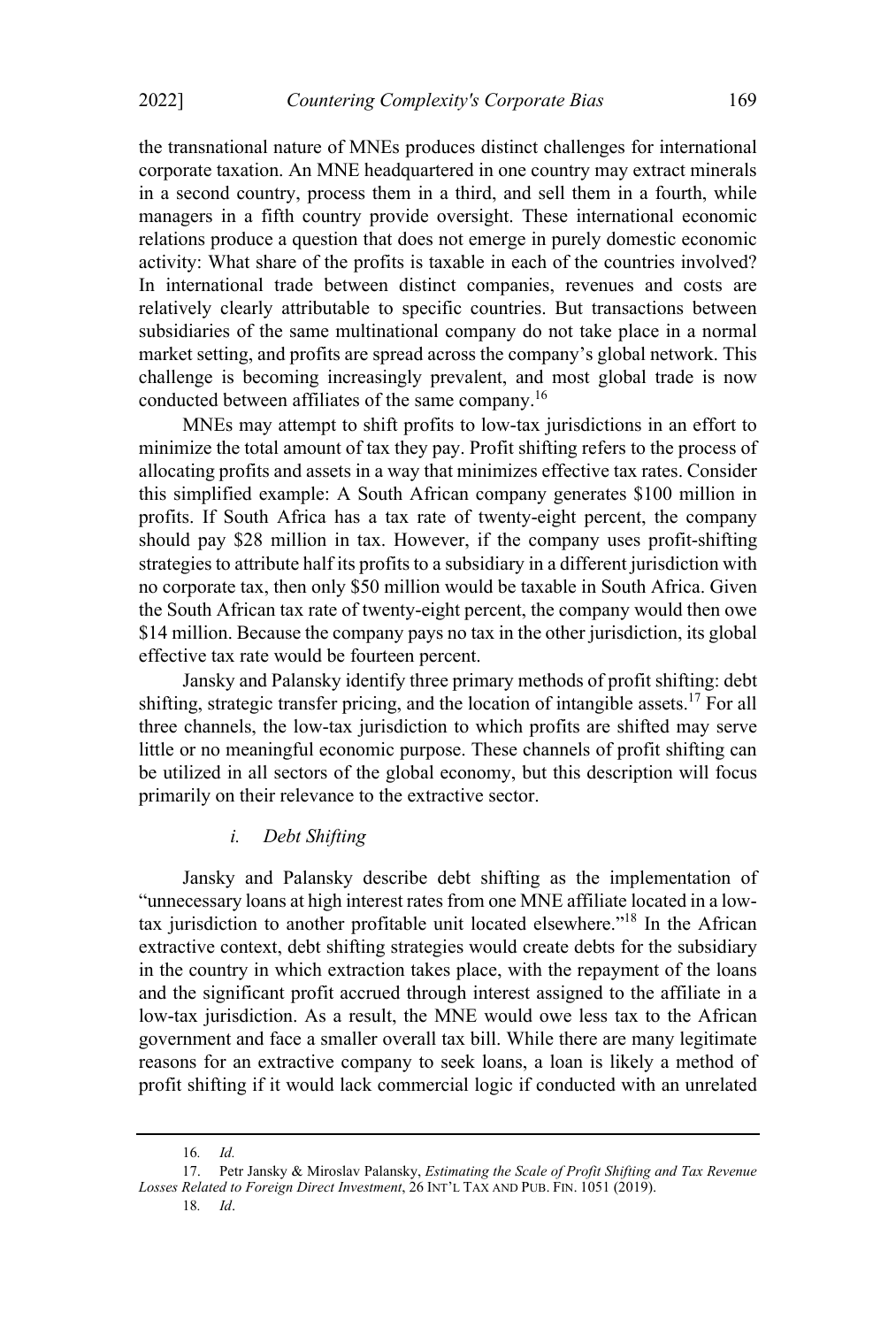party. For example, a loan lacking a clear obligation to repay is most likely a profit-shifting strategy.<sup>19</sup> Interest rates that are much higher than standard market rates can also provide evidence of profit shifting. Still, determining a typical market interest rate can be complicated, and there is often a risk premium associated with loans for economic activity in African countries.<sup>20</sup>

## ii. Transfer Pricing

Transfer pricing is not inherently a method of profit shifting but rather a fundamental part of the global tax regime. Transfer pricing derives from two principles of global tax law: the separate entity principle and the arm's length principle.21 According to the separate entity principle, different affiliates of a multinational corporation must be treated as distinct entities for tax purposes. These entities are of course not truly distinct, and transactions between these related parties-known as controlled transactions-do not follow a normal market process. Therefore, the arm's length principle establishes that the prices of controlled transactions reported for tax purposes should correspond to the price that would have been used for a market transaction between unrelated parties. For example, if a Zambian mining company would sell a given quantity of copper to an unrelated German company for \$50,000, it should use a transfer price of \$50,000 for tax purposes even if the copper was transferred to a German subsidiary of the same company. In this situation, the company is not pursuing a strategy of profit shifting but merely following the applicable transfer pricing law.

Transfer pricing becomes a strategy of profit shifting when MNEs alter prices in order to reduce taxable income.<sup>22</sup> A company may artificially increase or decrease the price of a transaction between subsidiaries in order to allocate profits to a low-tax jurisdiction and reduce taxable income. If the transfer price does not comply with the arm's length principle, tax authorities are authorized to make a transfer pricing adjustment so that the transaction can be taxed at the  $arm's length price.<sup>23</sup>$ 

Applying the arm's length principle creates significant practical challenges. MNEs can cite a wide range of factors that influence the price of a transaction beyond the quantity of the commodity being transferred. Prices can differ based on the risk involved in the transaction, the contractual terms of the

<sup>19</sup>. See Alexandra Readhead, New Toolkit Aims to Curb Transfer Mispricing in African Mining, AFR. TAX ADMIN. FORUM (Sep. 28, 2017), https://medium.com/african-tax-administration-forum/newtoolkit-aims-to-curb-transfer-mispricing-in-african-mining-86af2cf15850.

<sup>20.</sup> See Pietro Guj, Stephanie Martin & Alexandra Readhead, Transfer Pricing in Mining with a Focus on Africa: A Briefing Note, WORLD BANK 28 (2017), http://documents1.worldbank.org/ curated/en/213881485941701316/pdf/112344-REVISED-Transfer-pricing-in-mining-with-a-focus-on-Africa-a-briefing-note-Web.pdf.

<sup>21.</sup> See, e.g., Dick Bryan, Michael Rafferty & Duncan Wigan, Capital Unchained: Finance, Intangible Assets and the Double Life of Capital in the Offshore World, 24 REV. INT'L POL. ECON. 1, 74. 22. See Jansky & Palansky, supra note 17, at 1051.

<sup>23</sup>. See, e.g., Transfer Pricing in the Mining Sector: Preventing Loss of Income in Tax Revenue, NAT. RES. GOVERNANCE INST. 4 (2016), https://resourcegovernance.org/sites/default/files/documents/ nrgi\_primer\_transfer-pricing.pdf.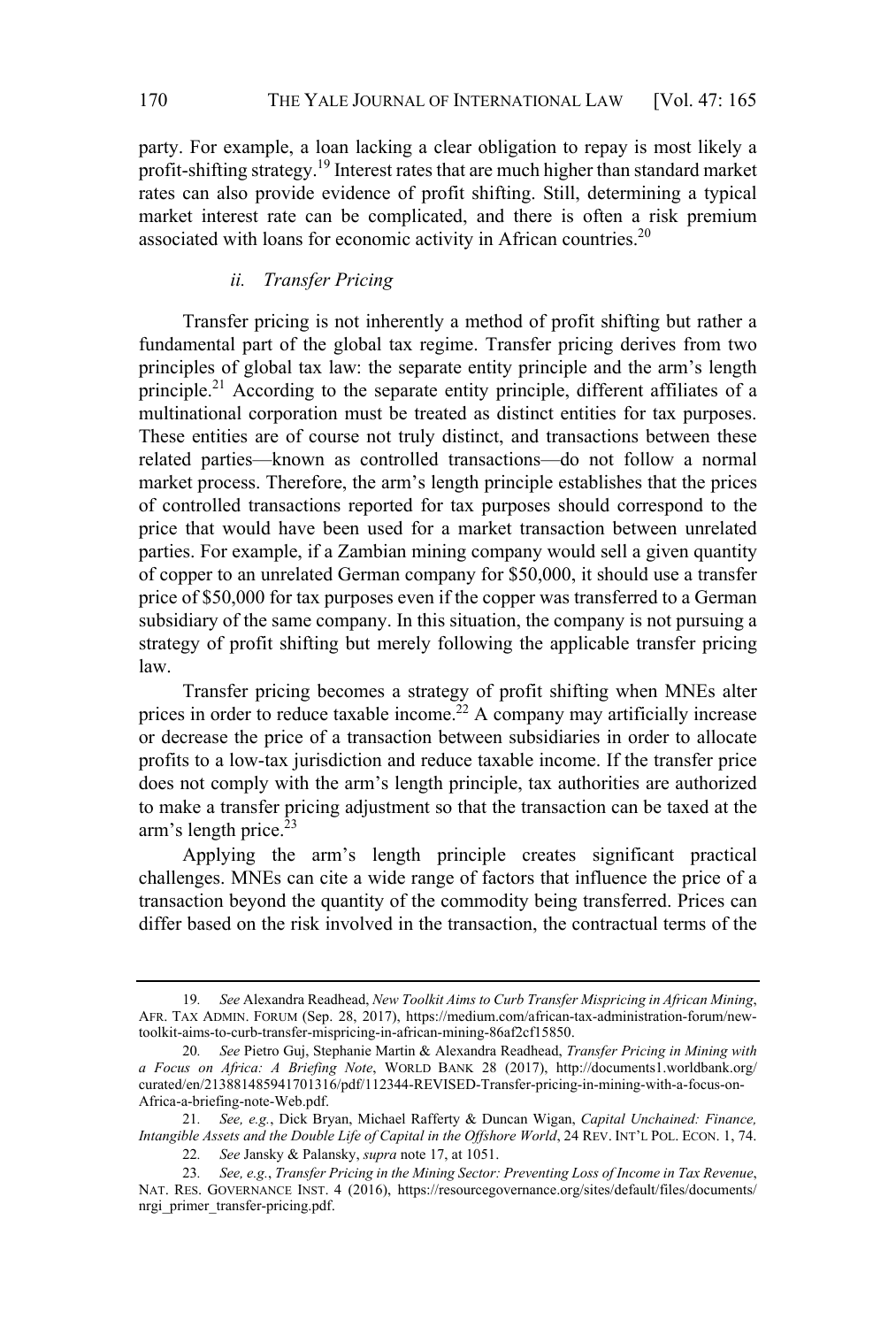transaction, the quality or specific characteristics of the goods, the services provided in the transaction, and the companies' economic circumstances and business strategies.<sup>24</sup> Because the analysis used to determine whether to apply a transfer pricing adjustment is based on comparing identical controlled and uncontrolled transactions, a company might claim that any of these factors represents a material difference justifying a different price from a similar but not identical uncontrolled transaction.

Guj, Martin, and Readhead write that "the key question is whether the arrangement entered into possesses commercial rationality."<sup>25</sup> Acting independently, companies "would not enter into arrangements involving conditions that could reasonably be expected to lead to them trading at an unacceptable rate of return or even at a long-term loss."<sup>26</sup> Therefore, if a company is selling a resource at significantly below market rates, purchasing goods and services from a related entity in a low-tax jurisdiction at prices significantly higher than market rates, or divesting assets to a related entity at a below market rate and then paying fees to use the assets, the company is likely engaging in profit shifting.<sup>27</sup>

## iii. Intangible Assets

While tax authorities already face challenges in countering profit shifting involving commerce in material goods, they encounter even more difficulties in valuating intangible assets. Extractive industries rely on the use of intangible assets including intellectual property related to industrial methods and processes, computer programs and databases, specialized expertise, and management services.<sup>28</sup> Unlike the resources themselves, which at any one time are present in a specific geographic location, intangible assets lack a fixed location. By assigning the intangible assets to a subsidiary in a low-tax jurisdiction and charging the African subsidiary for the use of the intangible assets, multinational corporations can reduce the tax they owe to African governments. The location to which intangible assets are assigned is often removed from the economic activity that produced the intangible assets, such as the research and development of intellectual property or the specific employees who provide expertise or management services.29

Much like the location of intangible assets, the transfer prices of intangible assets are prone to manipulation. Although there are a number of challenges in applying the arm's length principle to the transfer of natural resources, there is at least a concrete good with a price that can be compared to uncontrolled transactions of that good. When considering a patent for a process used in mining

<sup>24.</sup> See, e.g., Alexander Ezenagu, Safe Harbour Regimes in Transfer Pricing: An African Perspective, INT'L CTR. FOR TAX AND DEV. 8-9 (2019), https://opendocs.ids.ac.uk/opendocs/ bitstream/handle/20.500.12413/14620/ICTD\_WP100.pdf?sequence=1&isAllowed=y.

<sup>25.</sup> Guj, Martin & Readhead, supra note 20, at 32.

<sup>26</sup>. Id. at 20.

<sup>27</sup>. Id.

<sup>28</sup>. Id. at 12.

<sup>29</sup>. Id. at 18.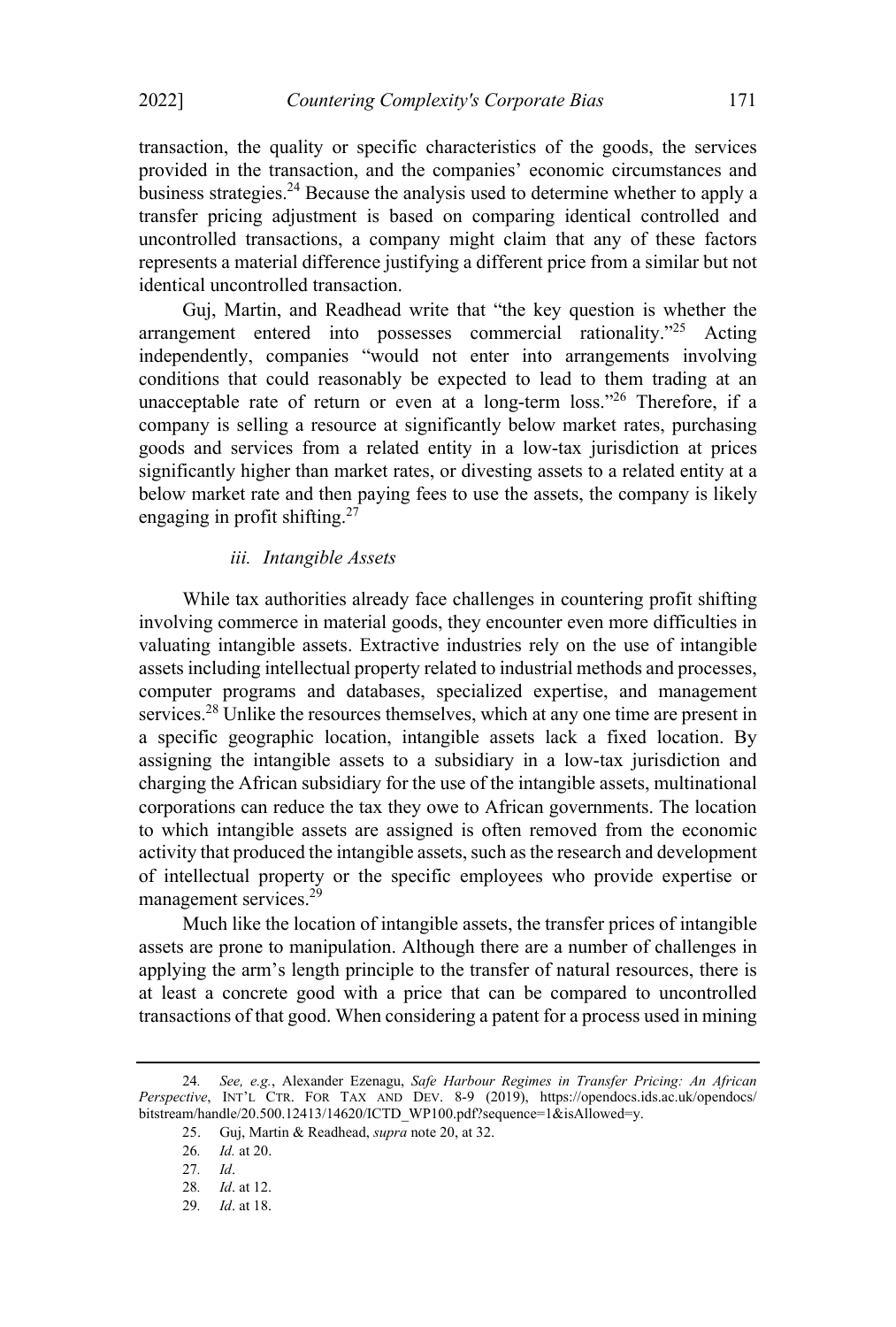or corporate management services provided for oil production, it is extremely difficult to determine the true economic value of those added services. Although comparisons to uncontrolled transactions for similar intellectual property or services can provide a guide, tax authorities struggle to rebut companies' assertions that differences in the quality or importance of the intangible asset in question justify a different price.

## B. Focus on Profit Shifting, not Distinguishing Evasion and Avoidance

Due to this wide range of ambiguities, the line between licit and illicit activity is extremely fine. Distinctions between tax evasion and tax avoidance often depend on legality. Readhead defines tax avoidance as "the use of legal methods to minimize the amount of income tax owed by multinational enterprises."<sup>30</sup> This tax avoidance may be undesirable and exploit weaknesses in the global tax system, but it does not violate any nation's laws. In contrast, Readhead defines multinational corporate tax evasion as the use of "illegal ways to reduce [firms'] taxable income, by knowingly and illegally misrepresenting their transactions. $1,31$ 

However, profit shifting often does not fit neatly into categories of legality.32 The vast majority of knowing and illegal misrepresentation will never be detected by tax authorities. In uncontrolled transactions, identifying illicit activity depends on a concrete reality with which the tax on the transaction should correspond. If the price or quantity of minerals a company reports to the tax authority differs from the actual details of its transaction with an unrelated party, there is little question that the company engaged in tax evasion even if the tax authorities never identify the company's misrepresentation. In contrast, a controlled transaction never actually took place in an arm's length manner.<sup>33</sup>

The transaction a company reports to the tax authority cannot be compared to the reality of the transaction but only to a counterfactual identical but uncontrolled transaction. Unless a tax authority identifies a suspect transaction and an appropriate arm's length price that differs from the MNE's reported price, it is unclear that a true arm's length price ever existed. All the while, MNEs can claim that they reported the fair arm's length price and did not seek to deceive tax authorities. Determining a taxpayer's intent or knowledge of misrepresentation is not the focus of transfer pricing analysis. Bryan, Rafferty, and Wigan challenge the very concept of arm's length pricing. They note that companies choose to operate as multinational corporations because they are able to obtain economic benefits that they would not be able to achieve as unrelated entities interacting through market transactions. They write that "if there is by

<sup>30.</sup> Alexandra Readhead, Preventing Tax Base Erosion in Africa: A Regional Study of Transfer Pricing Challenges in the Mining Sector, NAT. RES. GOVERNANCE INST. 1 (2016), https:// resourcegovernance.org/sites/default/files/documents/nrgi\_transfer-pricing-study.pdf.

<sup>31</sup>. Id.

<sup>32</sup>. See Wanyana Oguttu, supra note 9, at 13.

<sup>33.</sup> See, e.g., Lee Sheppard, Transfer Pricing as Tax Avoidance, FORBES (Jun. 25, 2010), https://www.forbes.com/2010/06/24/tax-finance-multinational-economics-opinions-columnists-leesheppard.html?sh=5fe57da66346.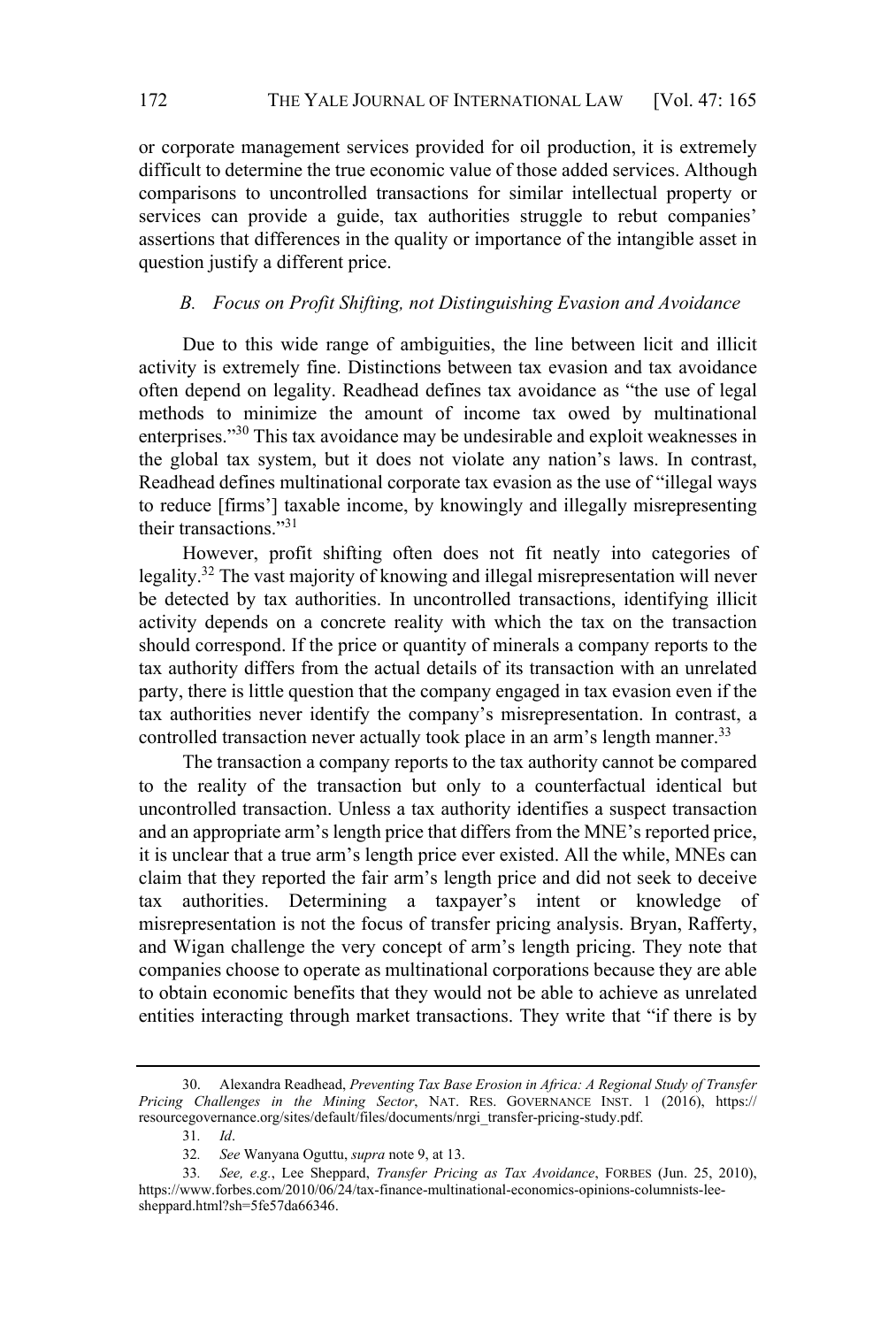definition no market price, a stipulation that intrafirm pricing should mirror market pricing . . . collapses under the weight of its own logical inconsistencies."34

Governments around the world are increasingly focusing on reducing tax avoidance rather than just tax evasion, and African governments should not be any different. Distinguishing between illegal tax evasion and legal tax avoidance is extremely difficult, but the key issue for African governments is how much revenue they collect. A significant amount of tax avoidance is arguably legal under existing legal frameworks because it exploits weaknesses in existing laws, not because African governments intended for the behavior to be legal. Tax authorities will of course have to comply with applicable laws, but in crafting those laws and processes to implement them, the relationship between where economic activity takes place and where tax is paid should be the central question for African governments. This perspective is now widely shared: For example, the OECD has described the focus of the BEPS Project as "ensuring that profits" are taxed where economic activities generating the profits are performed and where value is created. $35$ 

Meaningfully addressing profit shifting may require deviating from the arm's length principle. The arm's length principle allows great nuance when considering controlled transactions, but this nuance also produces significant legal ambiguity that MNEs can exploit to shift profits.<sup>36</sup> As described below, the OECD BEPS reforms sometimes stray from the arm's length principle.<sup>37</sup> Rather than emphasizing formalistic distinctions that even the world's most powerful governments are abandoning, a more direct focus on profit shifting can both produce greater legal certainty and achieve more logical outcomesthan the status quo: a situation in which tax revenues can be allocated to low-tax jurisdictions where MNEs conduct hardly any true economic activity rather than the African countries possessing the natural resources at the heart of economic activity in the extractive sector.

#### C. The OECD's Base Erosion and Profit Shifting Project

The OECD, an organization made up of thirty-eight wealthy countries, launched its BEPS Project in 2013 amid growing concern about corporate profit shifting. Governments had come to recognize that many major companies were using tax planning strategies that could greatly reduce their tax liabilities even in wealthy countries.<sup>38</sup> The growth of the digital economy—and in turn, increased prevalence of intangible assets—posed problems for a system based on the arm's

<sup>34.</sup> Bryan, Rafferty & Wigan, supra note 21, at 74.

<sup>35</sup>. BEPS Actions, OECD (last visited Sept. 14, 2021), https://www.oecd.org/tax/beps/bepsactions/.

<sup>36.</sup> See Kimberly Clausing, Taxing Multinational Companies in the  $21^{st}$  Century, BROOKINGS INST. 258 (2020), https://www.brookings.edu/wp-content/uploads/2020/01/Clausing\_Book\_LO\_FINAL. pdf.

<sup>37</sup>. See OECD, supra note 11, at 2.

<sup>38.</sup> See, e.g., Megan Cerullo, 60 of America's Biggest Companies Paid No Federal Income Tax in 2018, CBS (Apr. 12, 2019), https://www.cbsnews.com/news/2018-taxes-some-of-americas-biggestcompanies-paid-little-to-no-federal-income-tax-last-year/.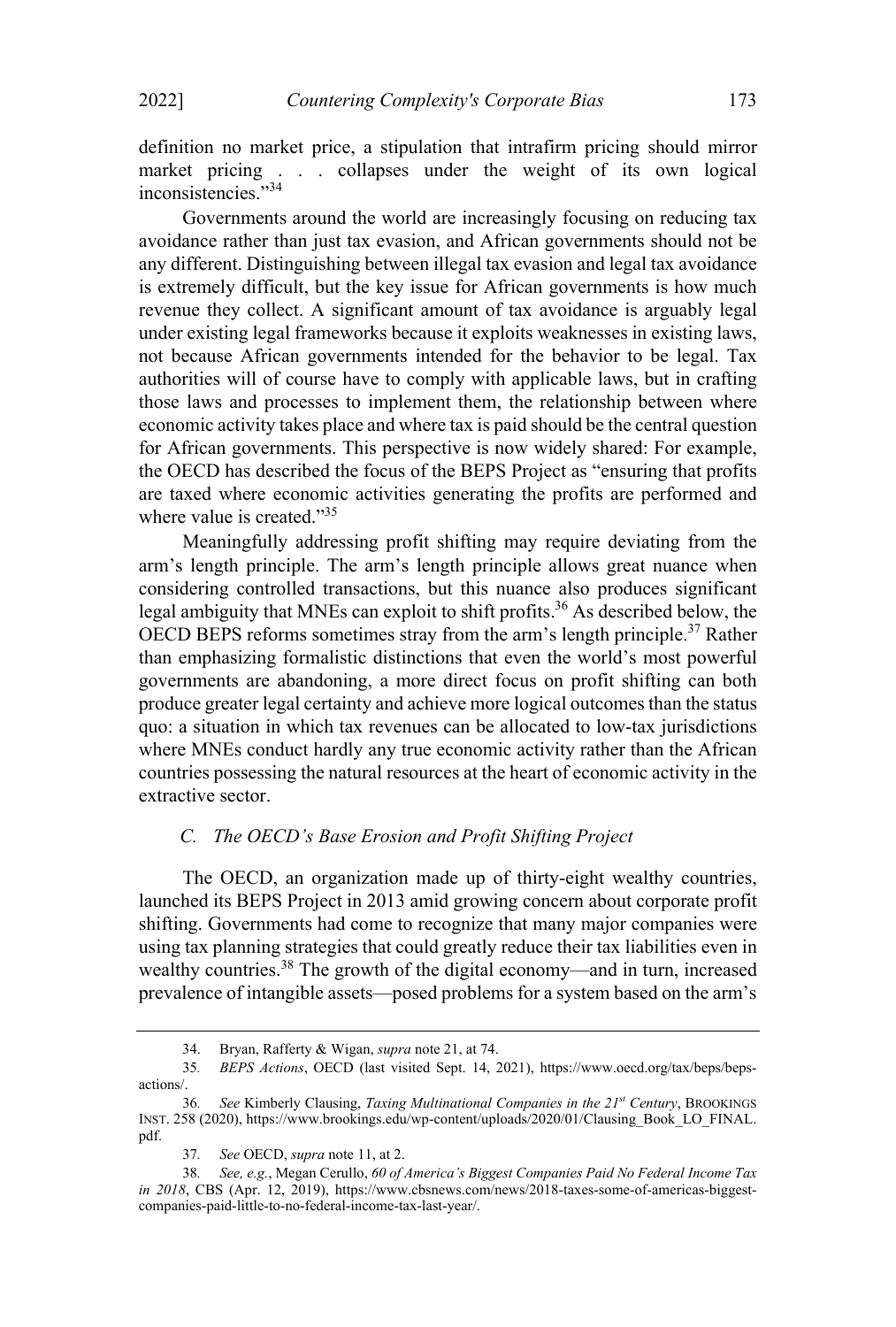length principle.<sup>39</sup> Further, as countries competed to attract investment, they felt pressure to lower tax rates and exacerbate a race to the bottom. In 2016 the OECD and G20 created an Inclusive Framework to involve developing countries, but developing countries still have significantly less ability to influence the negotiations.<sup>40</sup> The negotiations began to progress rapidly in 2021, and countries are nearing an agreement that would constitute the largest change in international corporation taxation in a century.<sup>41</sup> The BEPS Project focuses on two pillars: Pillar One is primarily motivated by the digital economy and would redirect corporate taxes towards countries in which major companies sell their products, while Pillar Two would institute a global minimum effective tax rate for major companies.<sup>42</sup>

Extractive industries are exempt from Pillar One.<sup>43</sup> Pillar One is limited to companies with global turnover exceeding  $\epsilon$ 20 billion—with that threshold falling to  $E10$  billion after seven years—and global profits exceeding ten percent.44 Some companies in the extractive sector meet these requirements, but the OECD specifically exempts extractives from Pillar One.<sup>45</sup> The companies that are subject to Pillar One will have to allocate twenty to thirty percent of their profits exceeding ten percent to the countries where they sell their products. Although Pillar One is limited to few companies and only a small proportion of their revenue, it represents a notable break with the separate entity and arm's length principles. Rather than attempting to replicate uncontrolled transactions between unrelated parties, Pillar One is effectively a form of unitary taxation and formulary apportionment. Under unitary taxation, all affiliates of an MNE are considered to be a single corporation. Formulary apportionment uses a formula to determine what share of the MNE's profits is taxable in different jurisdictions. Pillar One's formula is based on sales. While companies like Apple can currently declare most of their profits in low-tax jurisdictions like Ireland, and thus avoid taxes, Pillar One will redirect tax revenue towards the countries in which their products are used and consumed.

Pillar Two's global minimum tax will have more consequential effects on the African extractive sector. Pillar Two applies to MNEs with global revenues

45. Id.

<sup>39.</sup> Secretariat Proposal for a "Unified Approach" under Pillar One, OECD 6 (2019), https://www.oecd.org/tax/beps/public-consultation-document-secretariat-proposal-unified-approachpillar-one.pdf ("Moreover, there seems to be agreement that the arm's length principle is becoming an increasing source of complexity and that simplification would be desirable to contain the increasing administration and compliance costs of trying to apply it.").

<sup>40.</sup> See, e.g., Irene Burgers & Irma Mosquera, Corporate Taxation and BEPS: A Fair Slice for Developing Countries?, 1 ERASMUS L. REV. (2017) ("Although the OECD refers to the participation as being on 'equal footing', given developing countries are late-comers in the discussion, they have little capacity and probably also less knowledge on the topic than developed countries that this gives a too optimistic view of reality. Moreover, the participation in the discussion of the multilateral instrument and in the inclusive framework will not solve the problem of the lack of participation of developing countries in the setting of the agenda and the content of the BEPS Actions.").

<sup>41.</sup> Liz Alderman, Jim Tankersley & Eshe Nelson, U.S. Proposal for 15% Global Minimum Tax Wins Support From 130 Countries, N.Y. TIMES (July 1, 2021), https://www.nytimes.com/ 2021/07/01/business/global-minimum-tax.html.

<sup>42.</sup> OECD, supra note 11.

<sup>43</sup>. Id. at 1.

<sup>44</sup>. Id.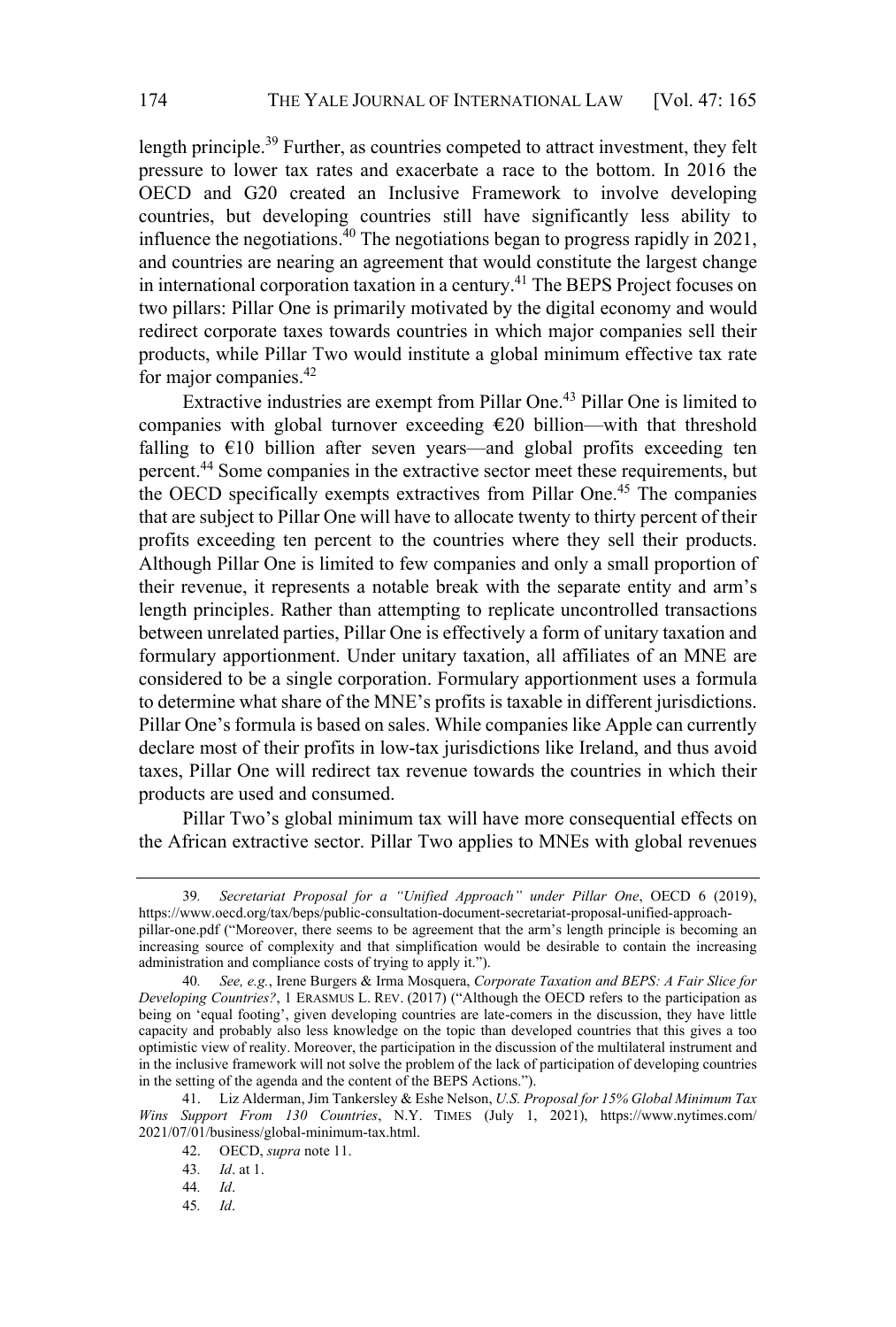exceeding  $\epsilon$ 750 million.<sup>46</sup> For these MNEs, Pillar Two imposes a global minimum effective tax rate of fifteen percent.<sup>47</sup> If an MNE's global effective tax rate is below fifteen percent, Pillar Two will allow the MNE's country of residence to collect additional tax revenue in order to bring the MNE's global effective tax rate up to fifteen percent. Pillar Two will not eliminate key portions of the international tax system-like the arm's length principle and transfer pricing—but it reduces their ability to be exploited for profit shifting. And by focusing on an MNE's global effective tax rate, the global minimum tax moves away from the conceptual logic of the separate entity principle.

The distribution of revenues under the current version of Pillar Two is unfavorable to developing countries, but it will reduce profit shifting and competitive pressure to reduce tax rates. Under Pillar Two, the country in which an MNE is headquartered is granted the right to apply the top-up tax to fill the gap between a companys effective tax rate and the global minimum effective tax rate of fifteen percent. Because MNEs are typically headquartered in wealthy countries, Pillar Two would distribute little revenue to developing countries directly.<sup>48</sup> In addition, some African countries have given over-generous tax incentives in attempts to attract investment, sometimes pushing the effective tax rate below fifteen percent. These incentives will be rendered ineffective, but African countries will not be able to collect the additional tax revenues generated by the global minimum tax because those will be transferred to headquarter countries.49

It is not the case that Pillar Two will bring no benefits to developing countries, however. The expectation is that headquarter countries will not indefinitely apply top-up taxes at the same scale but rather that the implementation of a minimum tax will reduce profit shifting, and effective tax rates will trend toward fifteen percent. Because the top-up tax brings MNEs global effective tax rates up to fifteen percent, any country with an effective tax rate below fifteen percent would simply be forfeiting revenue for headquarter countries to collect. It is expected that low-tax countries will raise their rates to fifteen percent. Even if they do not, MNEs subject to the global minimum tax would have little incentive to shift profits in a way that pushes their effective take rate below fifteen percent.<sup>50</sup>

Still, there are a number of important ways in which Pillar Two will not impact revenue collection in the African extractive sector. First, because Pillar

<sup>46</sup>. Id. at 4.

<sup>47</sup>. Id.

<sup>48.</sup> See Alex Cobham, A Corporate Tax Reset by the G7 Will Only Work if it Delivers for Poorer Nations too, GUARDIAN (June 3, 2021), https://www.theguardian.com/commentisfree/2021/jun/03/ corporate-tax-reset-g7-poorer-nations.

<sup>49</sup>. See Alexandra Readhead, Thomas Lassourd & Howard Mann, The End of Tax Incentives: How Will a Global Minimum Tax Affect Tax Incentives Regimes in Developing Countries?, INT'L INST. FOR SUSTAINABLE DEV. (June 24, 2021), https://www.iisd.org/itn/en/2021/06/24/the-end-of-taxincentives-how-will-a-global-minimum-tax-affect-tax-incentives-regimes-in-developing-countries/.

<sup>50.</sup> See Didier Jacobs, Are the Global Tax Proposals in the Interests of Low- and Middle-Income Countries?, OXFAM AMERICA (Aug. 16, 2021), https://webassets.oxfamamerica.org/media/documents/ Global\_Tax\_Proposals\_Oxfam.pdf?\_gl=1\*60vjnq\*\_ga\*MTY5NzY3Nzk1Mi4xNjI4MjU4MTY2\*\_ga\_ R58YETD6XK\*MTYyOTg1MDU0MC4zLjAuMTYyOTg1MDU0MC4w.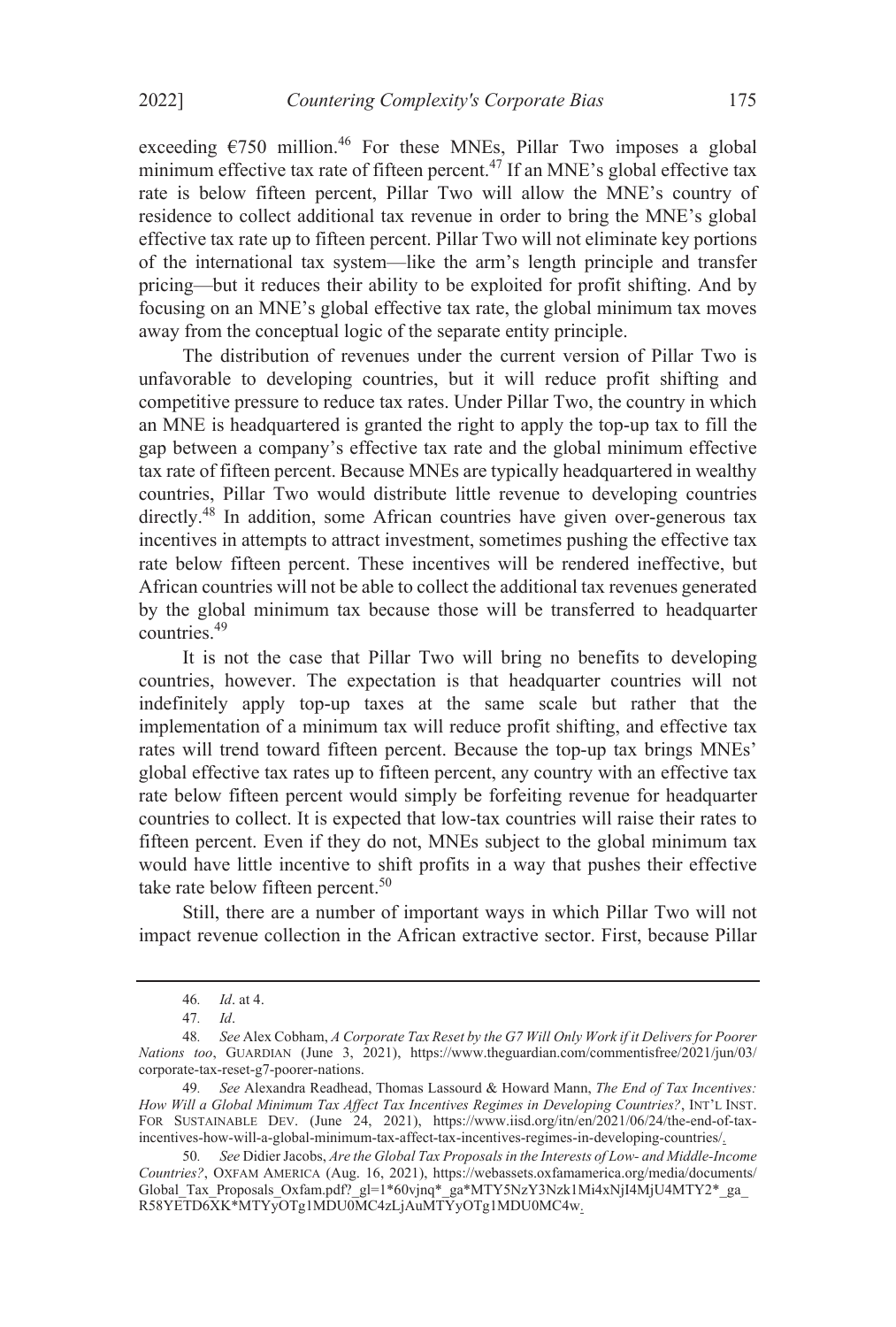Two only applies to MNEs with global revenues exceeding  $\epsilon$ 750 million, many important companies in the African extractive sector will not be subject to the global minimum tax.<sup>51</sup> Although a company with global revenues of  $\epsilon$ 500 million may not be particularly important on the global stage, it could still be one of the largest sources of potential revenue for an African government. And despite Pillar Two, this company would still be able to push its global minimum effective tax rate below fifteen percent. Second, African countries typically have statutory corporate tax rates much higher than the fairly low rate of fifteen percent enforced by the global minimum tax.<sup>52</sup> If a profit-shifting strategy pushed the effective tax rate of a company subject to the global minimum tax from fifteen percent to ten percent, it would no longer make sense. But if a country had a corporate tax rate of thirty percent and profit shifting could reduce the MNE's effective tax rate to fifteen percent, the incentive to shift profits would remain. Third, Pillar Two is limited to forms of revenue collection that are based on MNE profits. Some important means of revenue collection in the African extractive sector—such as revenue-based royalties or production sharing agreements—are not based on profit and thus are outside the scope of Pillar  $T_{WQ}$ <sup>53</sup>

## II. EXTRACTIVES AND REVENUE COLLECTION IN AFRICA

Part II examines revenue collection in the African extractive sector. Section A notes that although African countries have among the richest natural resource endowments in the world, these same countries often experience widespread poverty. Profit shifting is one major reason that many African countries struggle to benefit from this resource wealth, and Section A presents evidence suggesting that profit shifting is taking place on an enormous scale. Section B analyzes the causes of vulnerability to profit shifting in the African extractive sector. Due to their tangible and geographically fixed nature, extractive industries are less inherently vulnerable to profit shifting than other sectors. But other causes including unfavorable contractual terms, reliance on methods of revenue collection vulnerable to profit shifting, and corruption—all contribute to profit shifting in the African extractive sector. Arguably the most significant cause of vulnerability to profit shifting, however, is that African tax authorities are

<sup>51.</sup> See, e.g., Mukasiri Sibanda, Civil Society Perspectives on the Implications of Global Digital Tax Reforms for African Mining Countries, INTERGOVERNMENTAL F. ON MINING, MINERALS, METALS, & SUSTAINABLE DEV. (Feb. 23, 2021), https://www.igfmining.org/beps/commentaries/civil-societyperspectives-on-the-implications-of-global-digital-tax-reforms-for-african-mining-countries/. (This does not take into consideration the economic reality of mineral-dependent countries in Africa. Mediumand small-sized mining companies have a material economic impact on mining at the domestic level, and many of these will be left out by the reform process."); Alexandra Readhead & Thomas Lassourd, Global Digital Tax Reforms: Highlighting Potential Impact for Mining Countries, INTERGOVERNMENTAL F. ON MINING, MINERALS, METALS, AND SUSTAINABLE DEV. (March 2021), https://www.iisd.org/system/ files/2021-03/digital-tax-reforms-mining-en.pdf ("The threshold for companies to be included in Pillar Two is set at EUR 750 million of global consolidated annual gross revenue, which is likely to exclude many smaller but significant companies operating in developing countries.").

<sup>52</sup>. See Jose Antonio Ocampo & Tommaso Faccio, A Global Tax Deal for the Rich, Not the Poor, PROJECT SYNDICATE (June 11, 2021), https://www.project-syndicate.org/commentary/g7-corporate -tax-agreement-unfair-to-developing-countries-by-jose-antonio-ocampo-and-tommaso-faccio-2021-06.

<sup>53.</sup> See Readhead, Lassourd & Mann, supra note 49.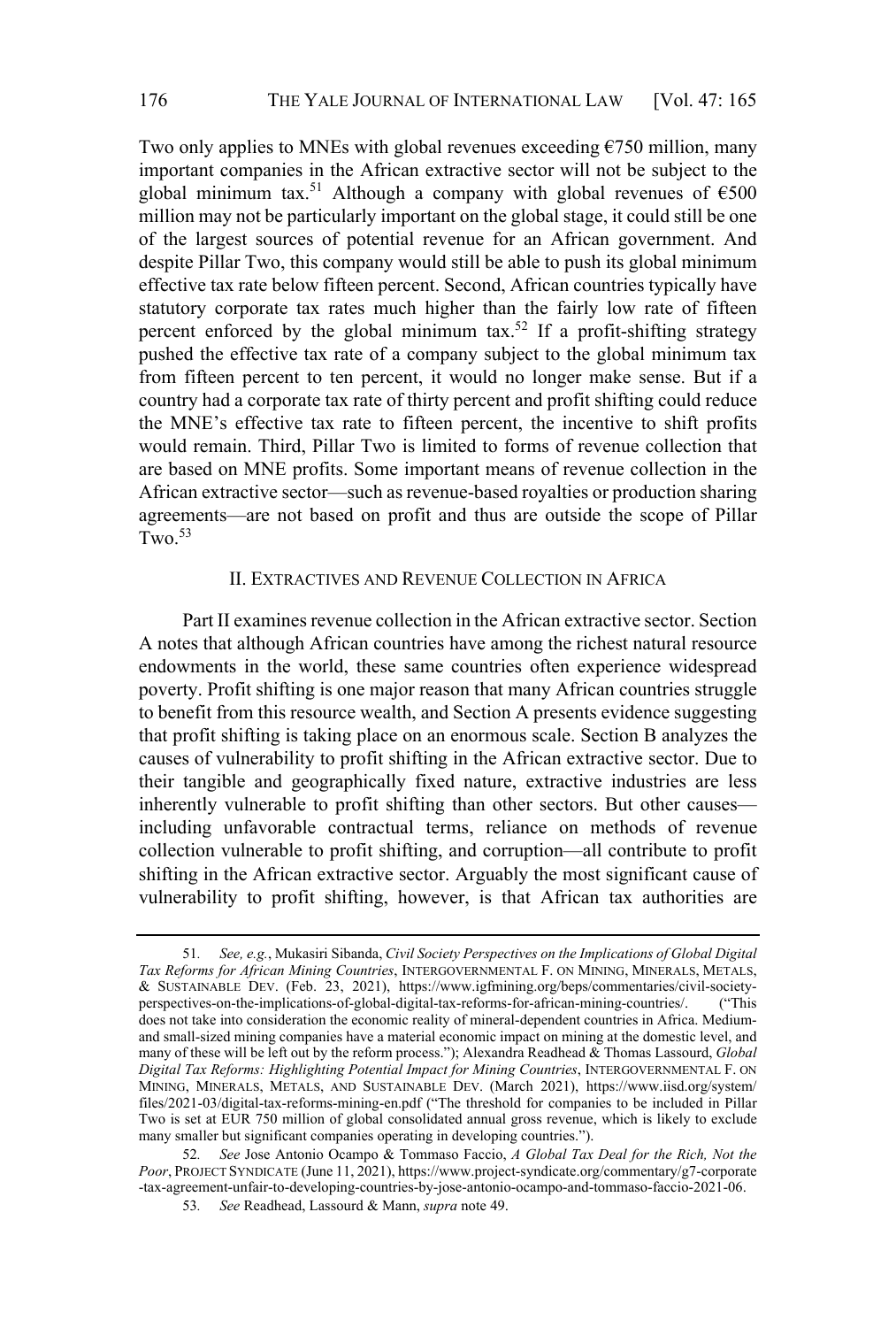understaffed and undertrained. Section B presents evidence showing that most African tax authorities are unable to carry out key functions—such as conducting transfer pricing audits, comparing MNE tax data with arm's length transactions, and litigating tax disputes—on a meaningful scale.

## A. The Scale and Consequences of Profit Shifting in the African Extractive Sector

Profit shifting is one significant reason that African countries have struggled to translate enormous resource wealth into economic success and quality standards of living. While there is significant diversity in the extent of different countries' resource endowments, the IMF considers twenty of fifty-four African countries to be rich in natural resources.<sup>54</sup> Extractives constitute the most economically valuable resources: of those twenty countries, thirteen export primarily minerals while seven export mainly oil and gas. For many of these resources, particularly minerals, African countries are the primary suppliers of globally valued commodities. Africa supplies 70.9% of cobalt, 63.5% of platinum, and 53.8% of diamonds. African countries also provide significant portions of the world's gold, copper, and uranium:  $18.9\%$ ,  $17.2\%$ , and  $10.5\%$ , respectively.55

This wealth should provide significant benefits to countries' populations, but resource wealth and extreme poverty often coexist. Even before the pandemic caused severe economic distress, one in three Africans-or 422 million people—lived below the extreme poverty line of \$1.90 per day.<sup>56</sup> Eightyfive percent of Africans live on less than \$5.50 per day.<sup>57</sup> These rates of poverty are unmatched by any other continent: Africa has seventeen percent of the world's population<sup>58</sup> and seventy percent of the people living in extreme poverty.<sup>59</sup> Poverty is by no means restricted to African countries lacking natural resource wealth. For example, Nigeria both produces more oil and has larger natural gas reserves than any other African country<sup>60</sup> and has more people living in extreme poverty than any country in the world. $61$ 

Profit shifting is not the only source of lost revenue in the African

<sup>54.</sup> The IMF defines a country rich in natural resources as a country for which natural resources constitute more than twenty-five percent of exports. Yannick Bouterige, Celine de Quatrebarbes & Bertrand Laporte, *Mining Taxation in Africa: What Recent Evolution in 2018*, INT'L CTR. FOR TAX & DEV.1 (2020), https://opendocs.ids.ac.uk/opendocs/bitstream/handle/20.500.12413/15184/ICTD DEV.1 (2020), https://opendocs.ids.ac.uk/opendocs/bitstream/handle/20.500.12413/15184/ICTD\_ SummaryBrief\_21\_Online.pdf.

<sup>55.</sup> Guj, Martin & Readhead, supra note 20, at 1.

<sup>56.</sup> Kristofer Hamel, Baldwin Tong & Martin Hofer, Poverty in Africa Is Now Falling—But Not Fast Enough, BROOKINGS INST. (Mar. 28, 2019), https://www.brookings.edu/blog/future-development/ 2019/03/28/poverty-in-africa-is-now-falling-but-not-fast-enough/#:~:text=Africa%20is%20the% 20world's%20last,of%20the%20world's%20poorest%20people.

<sup>57.</sup> R. Andres Castaneda Aguilar et al., 85% of Africans Live on Less than \$5.50 per Day, WORLD BANK (Oct. 3, 2019), https://blogs.worldbank.org/opendata/85-africans-live-less-550-day.

<sup>58</sup>. Population, UNITED NATIONS, https://www.un.org/en/global-issues/population.

<sup>59.</sup> Hamel, Tong & Hofer, supra note 56.

<sup>60</sup>. Nigeria, U.S. ENERGY INFO. ADMIN. (2020), https://www.eia.gov/international/ analysis/country/NGA.

<sup>61.</sup> Yomi Kazeem, Nigeria Has Become the Poverty Capital of the World, QUARTZ (Jun. 25, 2018), https://qz.com/africa/1313380/nigerias-has-the-highest-rate-of-extreme-poverty-globally/.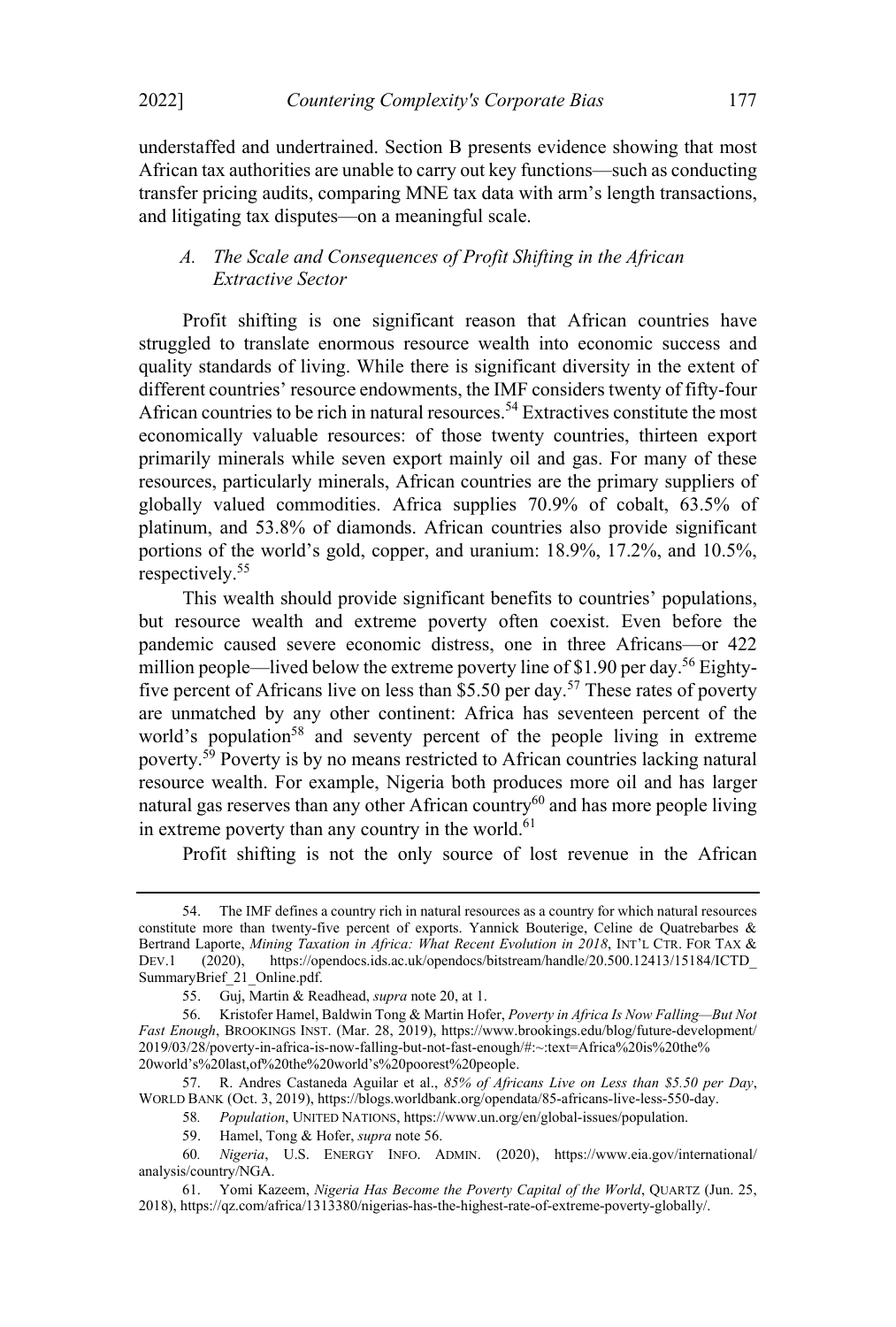extractive sector, but it is a prevalent phenomenon that significantly harms African governments' abilities to provide services to their populations.<sup>62</sup> Due to widespread poverty in most African countries, African governments tend to have small domestic tax bases. $63$  Therefore, corporate taxation plays a particularly important role in African revenue collection, and losing corporate tax revenue to profit shifting is particularly costly.<sup>64</sup> African governments' reliance on corporate income taxation (CIT) is unusually high even as compared to other developing countries, and the thirty percent of tax revenue African governments receive from CIT is nearly three times greater than the proportion of tax revenue that developed countries derive from CIT.<sup>65</sup> A significant portion of African taxation comes from extractive industries: Extractive industries are the largest driver of foreign investment in Africa<sup>66</sup> and extractive industries provide onethird of all tax taken in Africa.<sup>67</sup> Multinational tax abuse in the extractive sector deserves particular note because foreign companies—often from formal colonial powers—are directly involved in transferring wealth out of resource-rich countries, at the expense of public services in those countries. Indeed, African leaders, scholars, and activists have long criticized the exploitation of Africa's natural resources, arguing that it contributes to poverty and underdevelopment; sovereignty over natural resources was a primary demand of post-colonial leaders.<sup>68</sup>

Tax revenues from extractive industries would be significantly higher without MNE profit shifting. The Africa Progress Panel notes that the revenue African governments collect from the extractive sector "appear[s] to be very low in relation to the value of exports, and compared with international standards.<sup> $569$ </sup> For example, the IMF estimates that globally the effective tax rate on mining is typically between forty-five and sixty-five percent.<sup>70</sup> However, in 2011, Zambia collected only 2.4% of copper export value and Guinea collected just 3.3% of mining export value.<sup>71</sup> Profit shifting is not the only cause of these low rates of revenue—due to a lack of bargaining power and a desire to attract investment, African governments often agree to contractual terms that favor foreign corporations and drive down effective tax rates—but profit shifting is a major

<sup>62.</sup> Le Billon identifies tax evasion as one of three sources of illicit financial flows in the extractive sector, along with corruption and illegal exploitation. Philippe Le Billon, Extractive Sectors and Illicit Financial Flows: What Role for Revenue Governance Initiatives?, CHR. MICHELSEN INST. 4 (2011), https://www.cmi.no/publications/file/4248-extractive-sectors-and-illicit-financial-flows.pdf.

<sup>63.</sup> Wanyana Oguttu, supra note 9, at 11.

<sup>64.</sup> Ernesto Crivelli, Ruud De Mooij & Michael Keen, Base Erosion, Profit Shifting, and Developing Countries, 72 PUB. FIN. ANALYSIS 269 (2016).

<sup>65.</sup> NAT. RES. GOVERNANCE INST., supra note 23, at 2.

<sup>66</sup>. Foreign Direct Investment to Africa Increases, Defying Global Trend for 2012, UNCTAD (June 26, 2013), https://unctad.org/press-material/foreign-direct-investment-africa-increases-defyingglobal-trend-2012.

<sup>67</sup>. From Aspiration to Reality: Unpacking the African Mining Vision, OXFAM 6 (2017), https://www-cdn.oxfam.org/s3fs-public/bp-africa-mining-vision-090317-en.pdf.

<sup>68</sup>. See, e.g., Permanent Sovereignty Over Natural Resources, G.A. Res. 1803 (XVII) (1962).

<sup>69.</sup> AFR. PROGRESS PANEL, supra note 15, at 64.

<sup>70</sup>. Fiscal Regimes for Extractive Industries: Design and Implementation, INTL MONETARY FUND 35 (2012), https://www.imf.org/external/np/pp/eng/2012/081512.pdf.

<sup>71.</sup> AFR. PROGRESS PANEL, supra note 15, at 64.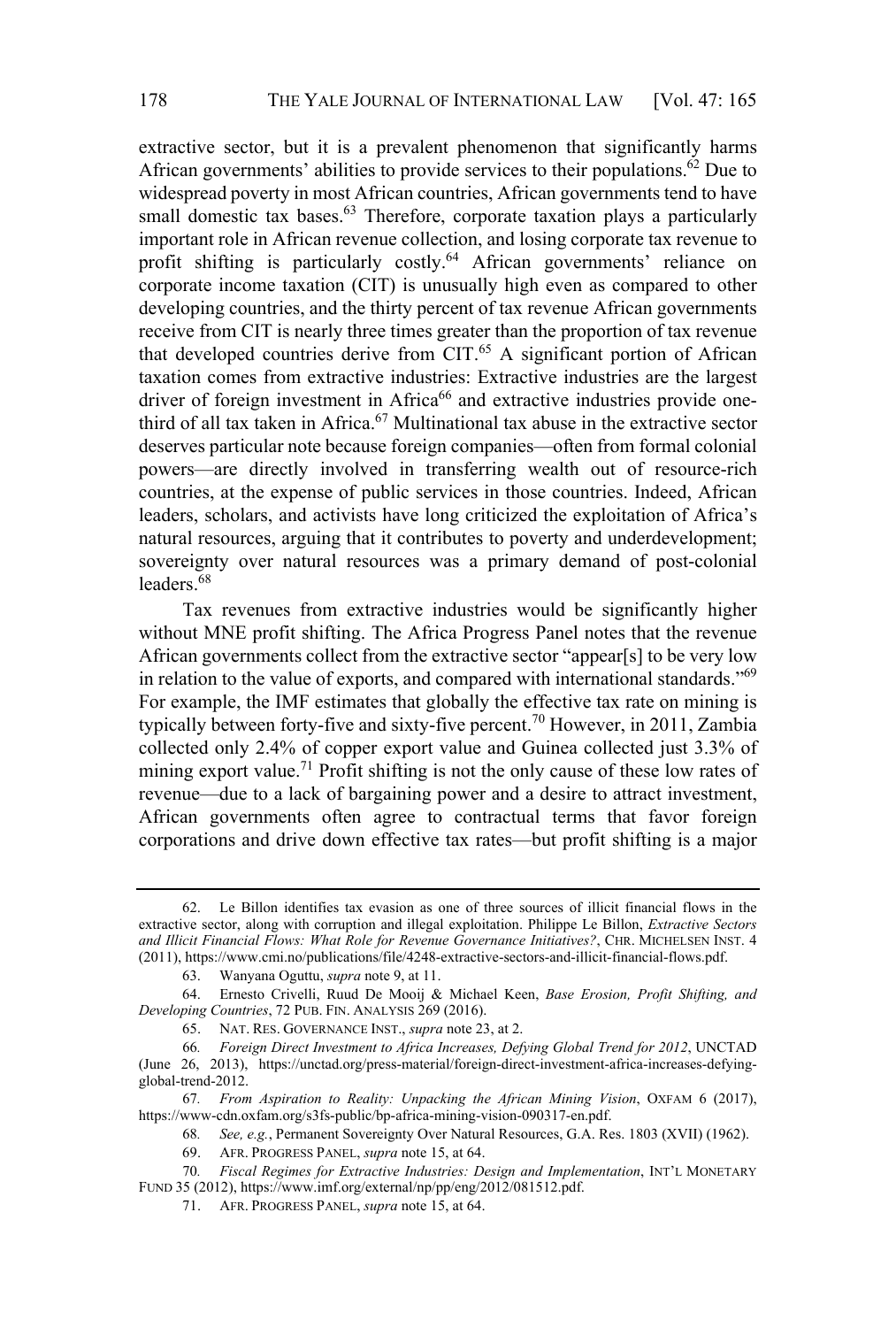cause of the enormous gap between African resource extraction and standard government revenues.

These revenues could be used for education, health, infrastructure, and other services crucial to poverty alleviation and economic development. Using country-by-country data released by the OECD, the 2020 State of Tax Justice report sought to provide more precise estimates of the impacts of global corporate tax abuse.72 The report found that Africa loses \$23 billion each year to global corporate tax abuse, significantly higher than the \$2.5 billion it loses to individual tax abuse. Put together, this tax abuse constitutes 6.96% of the region's average tax revenue, equivalent to 52.5% of African public health spending or 28.7% of combined education spending. Though developed countries lose more tax revenue in absolute terms, the proportion of African tax revenue lost to tax abuse is significantly higher than the global average of 2.61%.73 These rates also vary among African countries, and resource-rich countries tend to have much higher rates of lost revenue than the African average.

Other estimates also identify corporate tax abuse as a central source of revenue loss for African governments. Yeboah estimates that twenty-four percent of Nigeria's crude oil exports to the U.S. were under-invoiced between 1996 and 2014, <sup>74</sup> while a 2008 World Bank study in Tanzania estimated that businesses did not report thirty-one percent of sales for tax purposes.<sup>75</sup> Tax Justice Network estimates that Zambia—which faces a \$12 billion external debt load and was forced to default in  $2020^{76}$ —loses about \$2 billion per year to tax avoidance and abusive transfer pricing by foreign companies.77 Globally, Torslov, Wier, and Zucman estimate that MNEs artificially shift forty percent of profits to tax havens.78 The methodological challenges inherent to these studies give reason to question their precision, but the full body of evidence leaves little doubt that profit shifting in the extractive sector deprives African governments of significant amounts of revenue. And as discussed in Part I, the forthcoming global tax reforms will leave much of this profit shifting untouched.

<sup>72.</sup> The report notes that it only measures direct tax abuse. Indirect tax abuse includes spillovers, such as when governments reduce tax rates in an attempt to avoid multinational tax abuse. Because the report does not include indirect abuse, its estimates are smaller than some studies that include both direct and indirect abuse. However, the report defines tax abuse to include both unlawful tax evasion and avoidance as well as tax avoidance that misaligns profits with economic activity, meaning that its estimates are larger than studies that take a narrow view of illegal tax evasion. The State of Tax Justice 2020, TAX JUST. NETWORK (2020), https://taxjustice.net/wp-content/uploads/2020/11/The State of \_Tax\_Justice\_2020\_ENGLISH.pdf.

<sup>73</sup>. Id. at 74.

<sup>74.</sup> Stephen Yeboah, Down the Drain? The Economic Costs of Illicit Financial Flows in Africa's Extractive Sector, AFRICAN DEV. BANK 67 (2017).

<sup>75.</sup> Tanzania Episcopal Conference et al., The One Billion Dollar Question: How Can Tanzania Stop Losing So Much Tax Revenue?, CURTIS RES. 21 (2012), https://curtisresearch.org/wpcontent/uploads/ONE-BILLION-DOLLAR-QUESTION.Final-text.-June-2012.pdf.

<sup>76</sup>. Zambia on Brink of Defaulting on Foreign Debt, BBC (Nov. 13, 2020), https://www. bbc.com/news/world-africa-54928836.

<sup>77</sup>. Where is the Money?: Taxation and the State of Africa Mining Vision Implementation in Ghana (ECOWAS), Tanzania (EAC), and Zambia (SADC), TAX JUST. AFR. 38 (2016), https:// taxjusticeafrica.net/wp-content/uploads/2020/04/AMV-Mapping-Analysis-Study-Synthesis-Report.pdf.

<sup>78.</sup> Torslov, Weir & Zucman, supra note 13, at 3.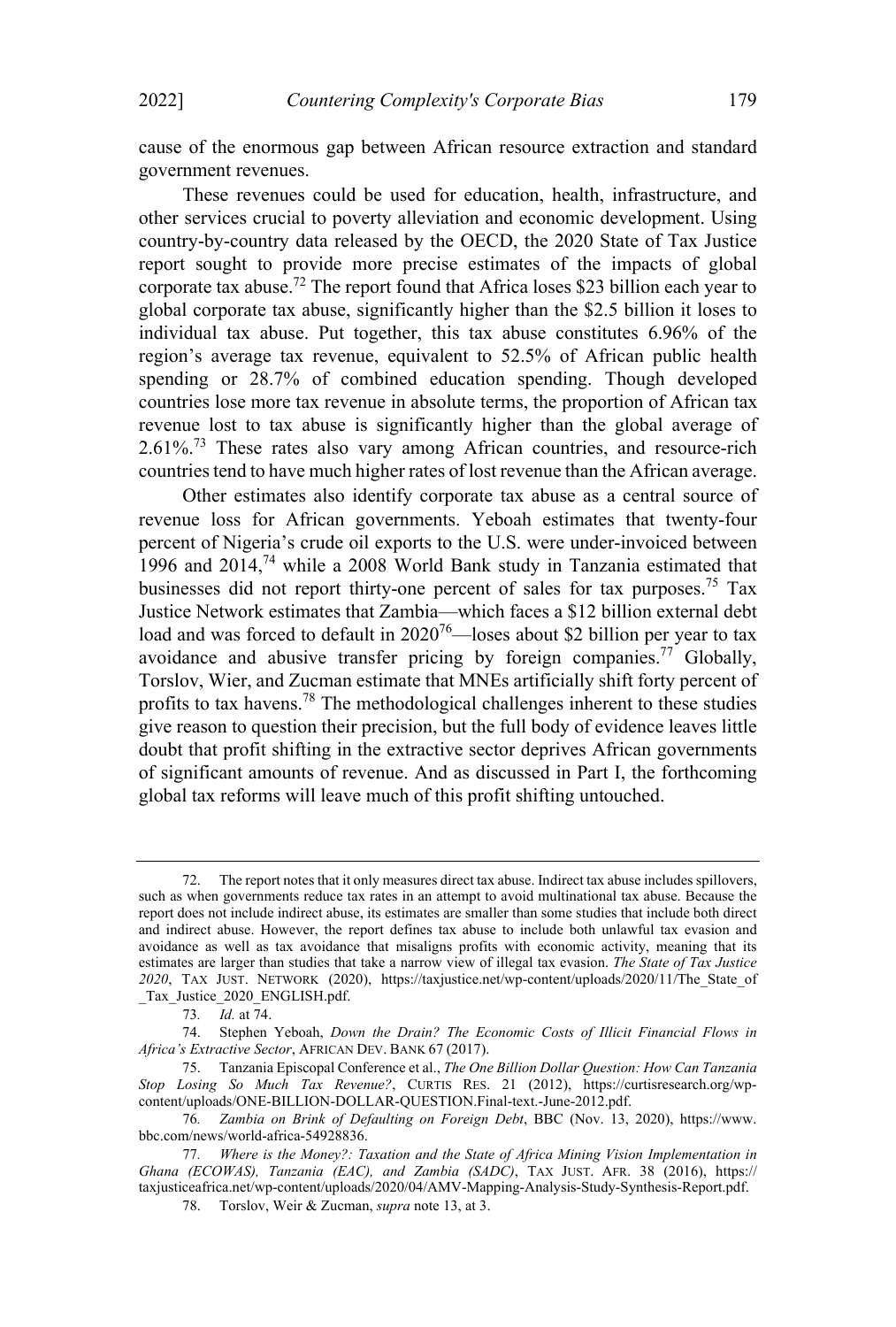#### B. Causes of Profit Shifting in the African Extractive Sector

Extensive profit shifting takes place in the African extractive sector, but in many ways extractive industries are less inherently vulnerable to profit shifting than other sectors. As the IMF has argued, "there is no intrinsic reason for effective and transparent administration of EI [extractive industry] fiscal regimes . . . [to] be harder for EI than other industries. They are simpler than other industries (such as finance and telecoms) in that they involve physical operations with outputs that can be analyzed, weighed, and measured, with prices in most cases quoted on international exchanges."<sup>79</sup> The Future of Resource Taxation also cites the fact that extractive industries are a "location-specific, predominantly brick-and-mortar business" as a factor facilitating the collection of tax revenue.<sup>80</sup> Certain aspects of the extractive sector complicate effort to address profit shifting, but these factors are not unique to the sector. First, extractive industries involve complex technical knowledge that is difficult to understand for tax authorities and others outside the industry, $81$  though technical knowledge is important in many other sectors, too. Second, the growing use of intangible assets, particularly as extractive industries increase automation, makes addressing profit shifting more difficult.<sup>82</sup> Still, when compared to sectors that are composed primarily of intangible assets, such as the digital economy, the fact that tangible natural resources will continue to provide the central source of economic value offers reason for optimism that African governments can effectively address profit shifting in the extractive sector.

Similarly, although some methods of revenue collection in the extractive sector are highly vulnerable to profit shifting—particularly corporate income tax—methods of revenue collection vary significantly in their degree of vulnerability to profit shifting. Direct government production is much more common for oil than mining. Globally, governments control fifty-five percent of oil production but just ten percent of metal production.83 While state-operated production increases the risk of government corruption, it reduces the risk of profit shifting. For private production, African governments typically derive revenue from a combination of royalties and CIT. Royalties are usually levied on gross sales, while CIT only applies to profits.<sup>84</sup> "Royalty payments are intended to deliver proportionally less than CIT over the life of a mining project and rates typically vary from two to six percent as opposed to twenty percent to forty percent for CIT.<sup>85</sup> Royalties offer the benefit of providing earlier and more stable revenues, whereas CIT is more volatile. Mining projects require a significant amount of investment before they can become profitable, and profits

<sup>79.</sup> INT'L MONETARY FUND, *supra* note 70, at 29.

<sup>80.</sup> Isaac Agyiri Danso et. al, The Future of Resource Taxation: A Roadmap, INT'L INST. FOR SUSTAINABLE DEV. 6 (2020), https://www.iisd.org/system/files/2020-10/future-resource-taxationroadmap.pdf.

<sup>81</sup>. See Le Billon, supra note 62, at 3.

<sup>82</sup>. See Danso et al., supra note 80, at 6.

<sup>83</sup>. Id. at 2.

<sup>84.</sup> See INT'L MONETARY FUND, supra note 70, at 5.

<sup>85.</sup> Danso et al., *supra* note 80, at 3.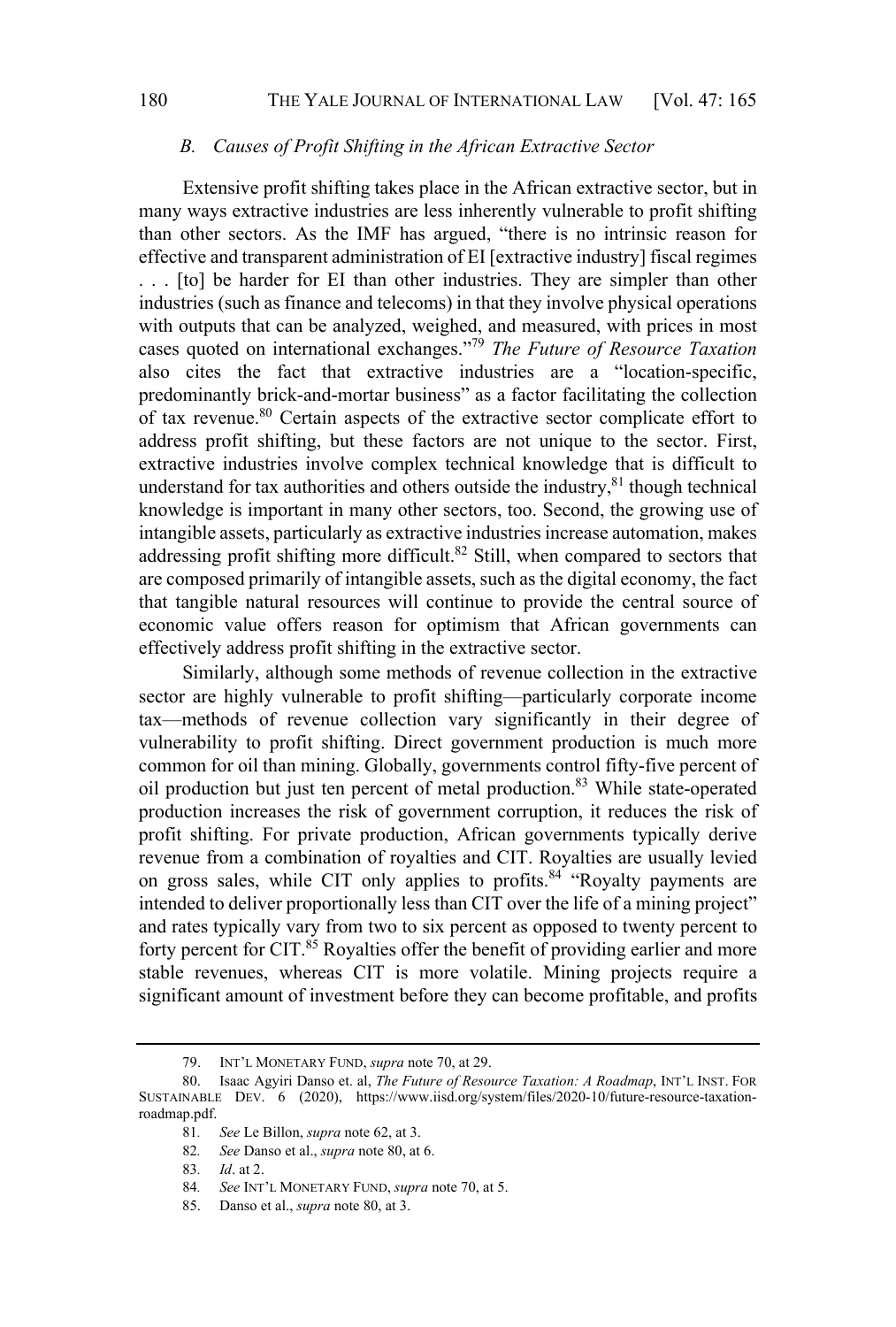may be concentrated in short periods when commodity prices are favorable.

CIT is much more prone to profit shifting than royalties are. Although companies could still reduce the royalties owed to the government through strategic transfer pricing or mis-invoicing the quantity of minerals sold, debt shifting and the use of intangible assets are only applicable to profits, not revenues. The relative ease of reducing CIT through profit shifting bears out in government revenues: Though royalty rates are significantly lower than CIT, countries rely heavily on royalty payments and tend to collect far less CIT than planned. Some resource-rich countries, including Zambia and Ghana, ultimately receive more than half of all declared payments from mining companies through royalties. 86

African governments' abilities to collect CIT is also harmed by unfavorable terms in agreements that they have signed. In an effort to attract investment, governments often offer low tax rates or agree to terms that MNEs can exploit to reduce taxable profits. For example, Zambia and Ghana allow companies to deduct pre-production capital expenditures from taxable profit and to carry forward losses from mineral prospecting and exploration. As a result, companies can go five years or more without declaring taxable profit. $87$  The double taxation agreements that African governments have signed with other countries can also increase vulnerability to profit shifting. Although governments believe these agreements will increase investment by reducing the risk of double taxation, they also contain many loopholes and constrain governments' abilities to alter tax policy.<sup>88</sup>

Although government officials do not profit directly from profit shifting, government corruption can increase vulnerability to profit shifting. Le Billon notes that the extractive sector is often "controlled by the president's office and a small cadre of technocrats and [is] particularly prone to secrecy."<sup>89</sup> Bribery of government officials is not uncommon in the extractives sector. As a result, government officials may accept agreements that leave their government vulnerable to profit shifting, or they may decline to provide adequate resources to tax authorities.<sup>90</sup> Despite the potential impacts of corruption on revenue collection in the extractive sector, the relevant government officials face little oversight because "civil society organizations and members of parliaments often lack sufficient understanding of transfer pricing and mineral taxation to demand systemic improvements and accountability."<sup>91</sup>

Arguably the most significant cause of African governments' vulnerability to profit shifting in the extractive sector, however, is that African tax authorities

<sup>86.</sup> David Manley & Thomas Lassourd, As Mining Enters the Renewables Era, Taxation Challenges Persist, NAT. RES. GOVERNANCE INST. (Oct. 22, 2019), https://resourcegovernance.org/ blog/mining-renewables-taxation-IGF.

<sup>87</sup>. See TAX JUST. AFR., supra note 77, at 34.

<sup>88</sup>. Id. at 6.

<sup>89.</sup> Le Billon, supra note 62, at 3.

<sup>90.</sup> Le Billon, *supra* note 62, at 6 (demonstrating that companies often seek favorable terms that allow them to route profits through subsidiaries in low-tax jurisdictions, and that officials may realize favorable terms can allow them to charge higher initial fees that are prone to embezzlement).

<sup>91</sup>. See Readhead, supra note 30, at 4.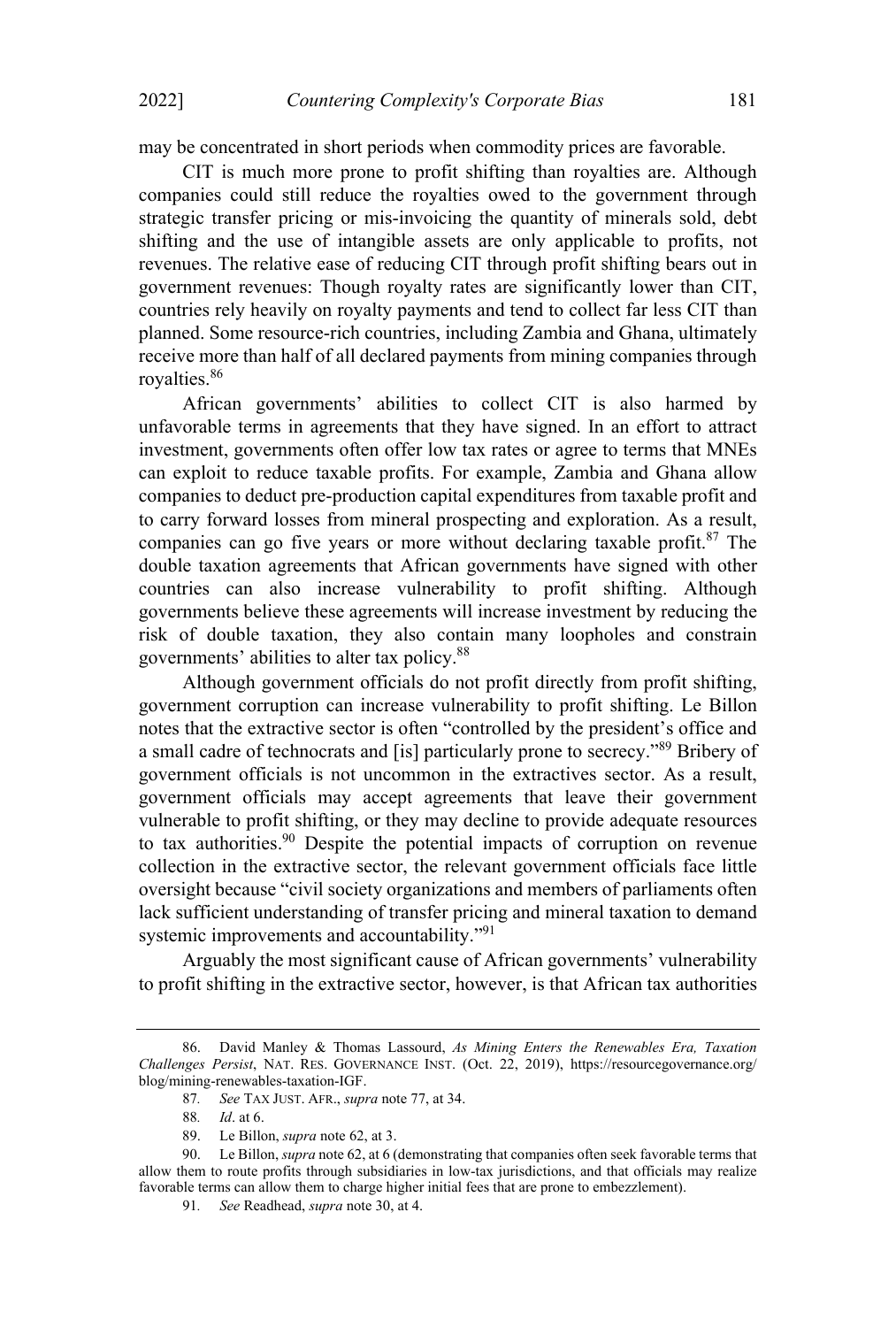are forced to work with few resources, little training, and complex regulations.<sup>92</sup> Most African countries have legislation that implements the arm's length principle and grants tax authorities the power to adjust companies' taxable profits, in line with standard international tax frameworks.<sup>93</sup> But Readhead notes that "introducing the concept of the arm's length principle in the income tax law is only a first step. Few countries have followed up with regulations, administrative guidance or company-specific advance pricing agreements to clarify documentation requirements and methods for determining an acceptable transfer price based on the arm's length principle.<sup>994</sup> As a result, tax authorities have little certainty on how to apply the law and MNEs are even more able to exploit ambiguity in order to shift profits.<sup>95</sup>

Further, African tax authorities are extremely understaffed.<sup>96</sup> As of 2015, "only three African countries had transfer pricing units in their internal revenue services.<sup>997</sup> More countries have exchange of information units, another key element of global tax cooperation, but as of 2019, African countries still had an average of only four people in those units. Less than half of those people work full-time.<sup>98</sup> While there have been increases in the number of staff allocated to international tax issues by African tax authorities, the number is still entirely insufficient for the number of taxpayers that they have to monitor. For example, Nigeria has more than 2,900 taxpayers subject to transfer pricing rules and Tanzania has more than 820 such taxpayers.<sup>99</sup>

While methods such as the exchange of information and audits have shown success in increasing tax revenue, most African governments have little ability to carry them out. In 2019, Uganda sent thirty-two exchange of information requests to other countries and as a direct consequence recovered \$9 million, meaning it recovered an average of \$281,000 for each request sent.<sup>100</sup> However, few African countries perform such requests at meaningful rates. Developing countries are typically net senders of requests for information, but African countries are net receivers, and Uganda is one of four countries that have sent seventy-four percent of Africa's outgoing requests for information.<sup>101</sup>

Similarly, tax authorities conduct few transfer pricing audits. A 2017 report

97. Report of the High Level Panel on Illicit Financial Flows from Africa, UNITED NATIONS ECONOMIC COMMISSION FOR AFRICA 27 (2015), https://repository.uneca.org/bitstream/handle/ 10855/22695/b11524868.pdf?sequence=3&isAllowed=y.

<sup>92.</sup> See Wanyana Oguttu, *supra* note 9, at 19.

<sup>93.</sup> See, e.g., Ezenagu, supra note 24, at 7-9.

<sup>94.</sup> Readhead, *supra* note 30, at 2.<br>95. Readhead notes that tax authori

Readhead notes that tax authorities in Tanzania and Ghana—which have far more developed regulations—have been far more able to conduct transfer pricing audits than Sierra Leone, Zambia, and Guinea, which do not. Id. at 12.

<sup>96.</sup> See, e.g., id. at 2. ("Preliminary results from research by the Institute for Mining for Development (IM4DC) suggests that out of 26 countries surveyed in Africa, most do not have the requisite capacity to implement effective transfer pricing rules.").

<sup>98.</sup> Global Forum on Transparency and Exchange of Information for Tax Purposes, Tax Transparency in Africa 2020, 31-37 (2020).

<sup>99.</sup> Ezenagu, *supra* note 24, at 9.

<sup>100.</sup> Global Forum on Transparency and Exchange of Information for Tax Purposes, supra note 98, at 36.

<sup>101.</sup> Id. at 35.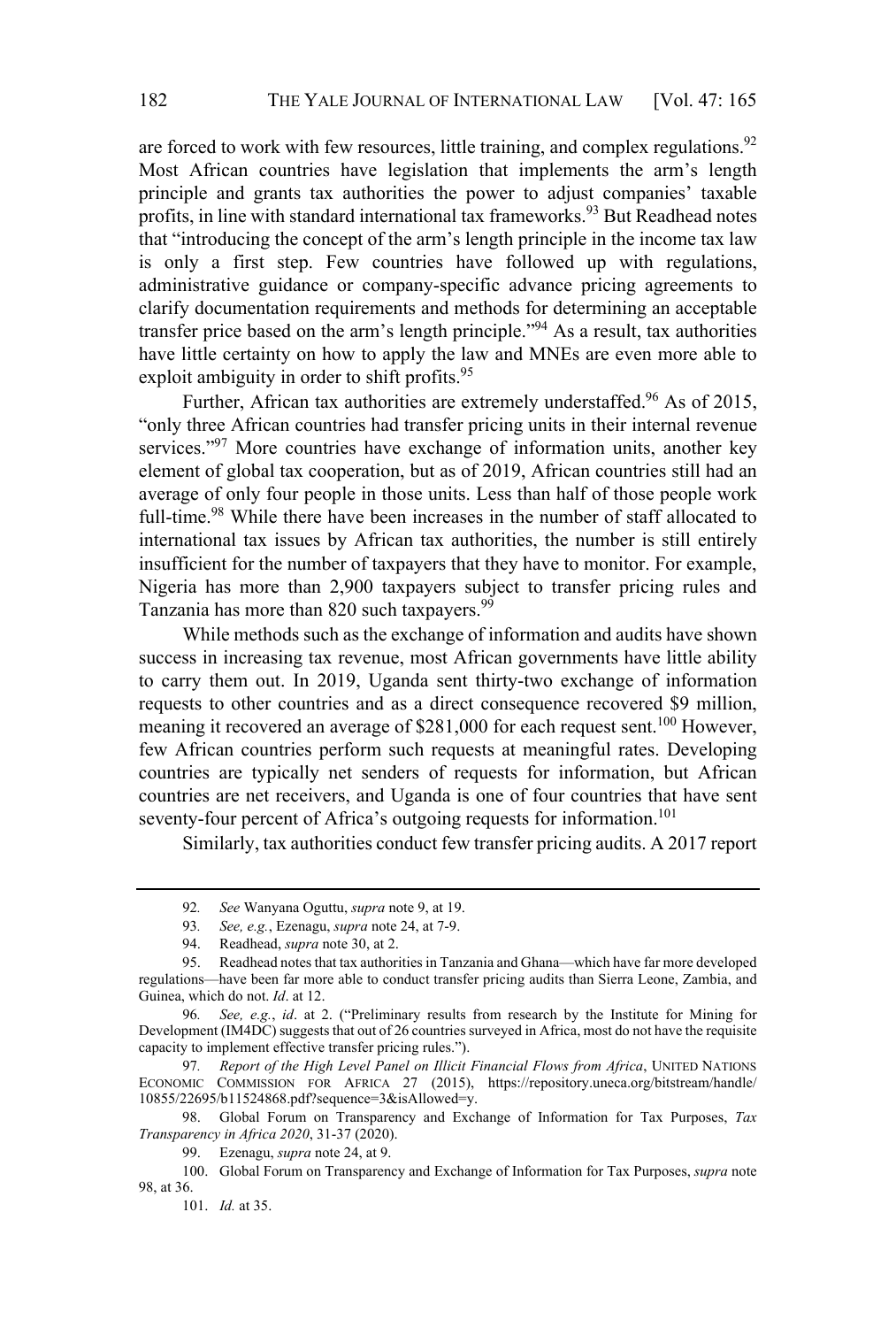contains the results of a survey the World Bank and the International Mining for Development Centre conducted with senior tax and mines officials from 19 African countries.<sup>102</sup> For countries that conducted audits, "audits are considered to be cost-justified in terms of both consequent adjustments and improvements in the taxpayers' compliance behavior." $103$  However, in 2013, three-quarters of respondents did not conduct any transfer pricing audits.104 Even beyond audits, most countries do not even have a system for analyzing transfer pricing of minerals. The survey found that "most jurisdictions see the area of mineral transfers/sales as the main transfer pricing risk; however, only a quarter of respondents had systems in place to check the degree to which the prices applied to minerals transferred to related parties comply with the arm's length principle, and only two or three do so systematically.<sup> $105$ </sup> Similarly, only one-quarter of respondents systematically analyzed whether marketing and hedging fees followed the arm's length principle.<sup>106</sup>

Even when African tax authorities can look into potential profit shifting, they often lack the information and expertise to do so effectively. Applying the arm's length principle requires comparisons to uncontrolled transactions. However, "data specific to Africa's mining sector does not yet exist," and oil and gas data are also limited. <sup>107</sup> As a result, African tax authorities must adapt data from other regions to the African context  $-a$  time-consuming and complex process that still may not produce actionable results due to material differences between the transactions. African governments also often lack relevant information on the resources in their own countries. MNEs tend to have much better knowledge than tax authorities of resource deposits' size, quality, and potential profitability.108

In addition, African tax authorities frequently receive little training on international tax issues, a sharp contrast to MNEs' ability to hire a wide range of specialists to reduce their tax bills. The United Nations Economic Commission for Africa notes that "most African countries do not have enough highly trained lawyers, accountants and tax experts to carry out the oversight functions to prevent or punish perpetrators of illicit financial outflows."<sup>109</sup> Governments also struggle to retain the experts they do have because this expertise makes them

<sup>102.</sup> Pietro Guj et al., Transfer Pricing in Mining with a Focus on Africa: A Reference Guide for Practitioners, WORLD BANK 28, 95 (2017), https://documents1.worldbank.org/curated/en/801771485 941579048/pdf/112346-REVISED-Dated-Transfer-pricing-in-mining-with-a-focus-on-Africa-areference-guide-for-practitioners-Web.pdf. While the survey provides insight on the state of African tax authorities, its results should not be taken as definitive. Only fifty percent of the countries present at the conference at which the survey was administered completed it, and a number of respondents did not

answer all the questions on the survey.

<sup>103</sup>. Id. at 97.

<sup>104</sup>. Id. at 96.

<sup>105</sup>. Id.

<sup>106</sup>. Id.

<sup>107.</sup> Readhead, supra note 30, at 2.

<sup>108.</sup> UNITED NATIONS ECONOMIC COMMISSION FOR AFRICA, supra note 97, at 31 ("Also of concern in this regard is the asymmetry of information between African countries and the multinationals, which often have more information about the quantity and quality of the mineral deposits for which such contracts are being signed.").

<sup>109</sup>. Id. at 72.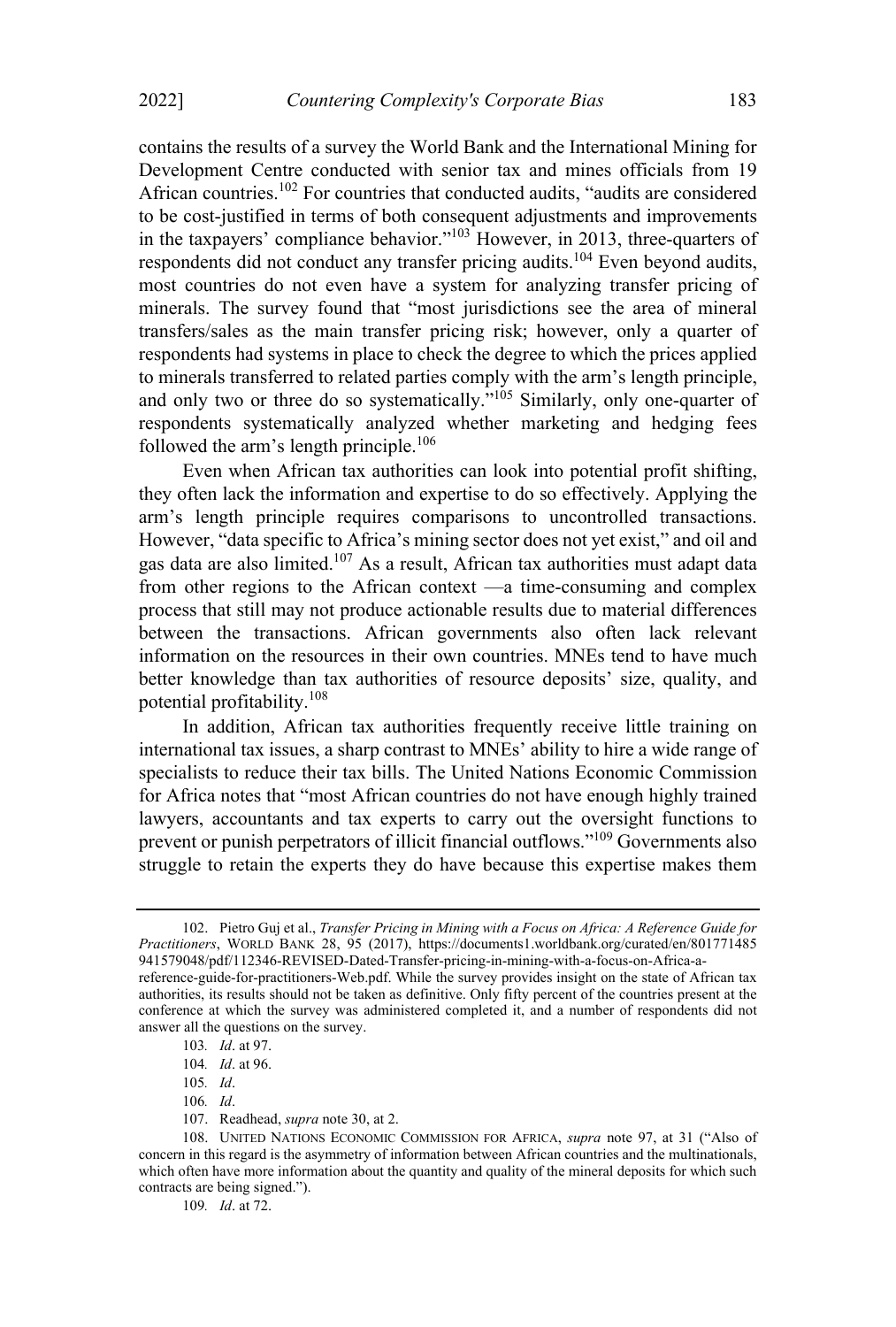attractive employees for private companies that can offer much better salaries.<sup>110</sup> Even if African tax authorities have the expertise to identify illicit profit shifting, the expense and complexity of tax disputes deters African governments from bringing them. For example, in 2017 Australia won a major judgment against Chevron for shifting profits abroad. While the \$209 million reward justified the Australian government's efforts, African countries are extremely unlikely to be able to afford to litigate a similar dispute: The \$7.5 million the Australian government spent on litigation fees equals forty-five percent of the total operating budget of Sierra Leone's tax authority.<sup>111</sup>

The result of these vulnerabilities is that most African tax authorities currently have little ability to control profit shifting. African tax authorities are tasked with enforcing unfavorable and ambiguous laws without the number of people or knowledge necessary to do so. Even if they manage to identify profit shifting, departments consisting of a few undertrained staff are put up against some of the world's most talented and well-compensated lawyers and accountants. Unsurprisingly, massive amounts of profit shifting go unchallenged, and the forthcoming OECD-led global tax reforms will leave much of this profit shifting untouched.

#### III. TAX SIMPLIFICATION

Part III makes the case for tax simplification as a goal of international corporate tax law and policy and presents actionable proposals to simplify MNE taxation in the African extractive sector. Section A first presents alternative strategies for reducing profit shifting, noting both their potential benefits and the challenges that they leave unresolved. Section A argues that the OECD-led BEPS reforms include some measures to simplify international corporate taxation but rely on measures that would partially correct the consequences of tax complexity rather than removing the underlying causes. Increased tax transparency generally serves to simplify tax administration and it is a vital component of efforts to reduce profit shifting, but it does not change the underlying rules of the international corporate tax system. And although capacity building is essential, reforms that would reduce the amount of capacity needed to effectively administer tax systems can be achieved more quickly than building capacity. Section A then calls for the simplification of international corporate tax rules, arguing that complex tax rules favor MNEs over tax authorities. Because MNEs are able to devote more resources to tax issues than governments and thus enjoy stronger tax capabilities, complexity increases MNEs' ability to outmaneuver tax authorities and reduce their tax liabilities. Simplifying tax rules, in contrast, levels the playing field.

Section B presents legal reforms that African governments could undertake to simplify tax administration in the extractive sector: increasing the use of royalties relative to CIT, setting limits on interest deductions and fees for

<sup>110</sup>. See Guj, Martin & Readhead, supra note 20, at 42.

<sup>111.</sup> Alexandra Readhead, How Global Tax Reforms Apply to the Extractive Industries, INT'L TAX REV. (July 10, 2019).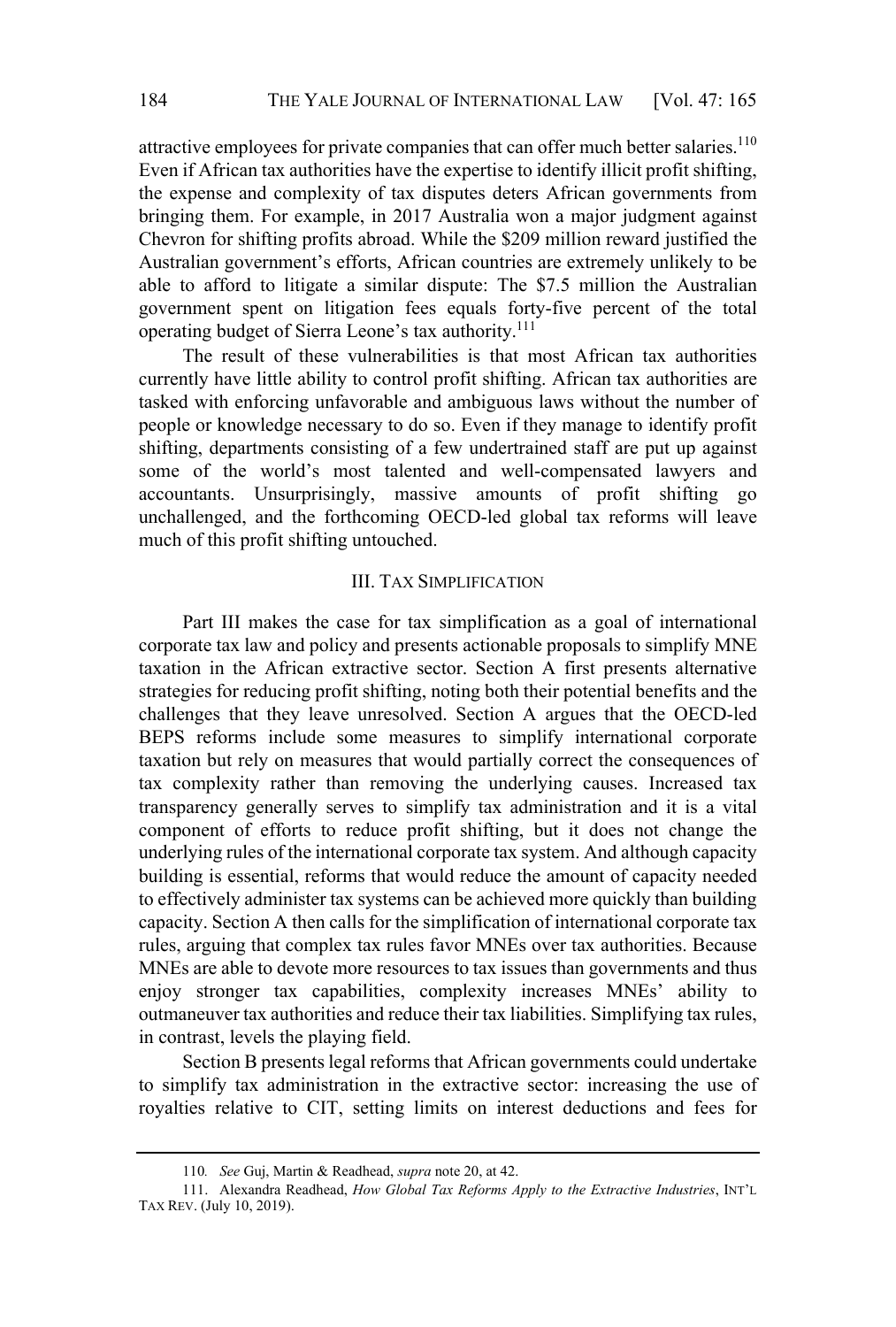intangible assets, benchmarking commodity transfer prices to market rates, implementing safe harbor agreements, using advance pricing agreements in limited circumstances, and relying on favorable model treaties when negotiating double taxation agreements. By using clear standards, limiting flexibility, and reducing administrative burdens, these strategies create a tax system that better suits the capacities of African tax authorities and limits opportunities for MNEs to shift profits. These reforms are sometimes blunt instruments, but governments should be mindful that adding nuance can increase MNEs' ability to shift profits.

#### A. The Case For Tax Simplification

#### i. Alternative Approaches

Although numerous scholars have noted the complexity of the international tax system and some existing proposals to address profit shifting would simplify tax administration, tax simplification hasrarely been advanced as an explicit goal for international corporate tax law and policy. Instead, efforts to reduce the scale of profit shifting in developing countries have often emphasized capacity building or transparency, while the OECD BEPS Project has largely focused on technical reforms that can be standardized and achieve multilateral support particularly among wealthy countries. All these initiatives bring important benefits, but they largely leave the complexity of the international tax system in place. Tax complexity should not be thought of as merely burdensome, but rather as a force that interacts with administrative capacity to systematically favor MNEs over tax authorities.

Simplifying the international tax system has not been a priority in the OECD BEPS Project. To be sure, some BEPS reforms would result in simplified tax administration. For example, BEPS Action 4 calls for hard limitations on interest deductions rather than relying on individual assessments of particular transactions. <sup>112</sup> Further, the global minimum tax arguably simplifies tax administration by guaranteeing a fixed effective tax rate. And Pillar One implements a system based on formulary apportionment, which simplifies tax administration relative to reliance on the separate entity and arm's length principles. However, both Pillar One and Pillar Two build new systems on top of the existing global tax system rather than removing complex components of it. For companies subject to Pillar One, profits up to ten percent and seventy to eighty percent of profits in excess of ten percent will still be subject to existing global tax rules. Pillar Two implements a global minimum tax as a corrective to the gaps in the existing tax rules, but it continues to rely on separate entity accounting and its requirement that tax authorities assess individual transactions in comparison to hypothetical uncontrolled transactions.113 Pillar Two may lead to some simplification by reducing incentives to exploit complexity, but it does

<sup>112</sup>. Action 4 Limitation on Interest Deductions, OECD, https://www.oecd.org/tax/beps/bepsactions/action4/.

<sup>113</sup>. See Laurens van Apeldoorn, BEPS, Tax Sovereignty and Global Justice, 21 CRITICAL REV. INT'L SOC. & POL. PHIL. 478, 484 (2018).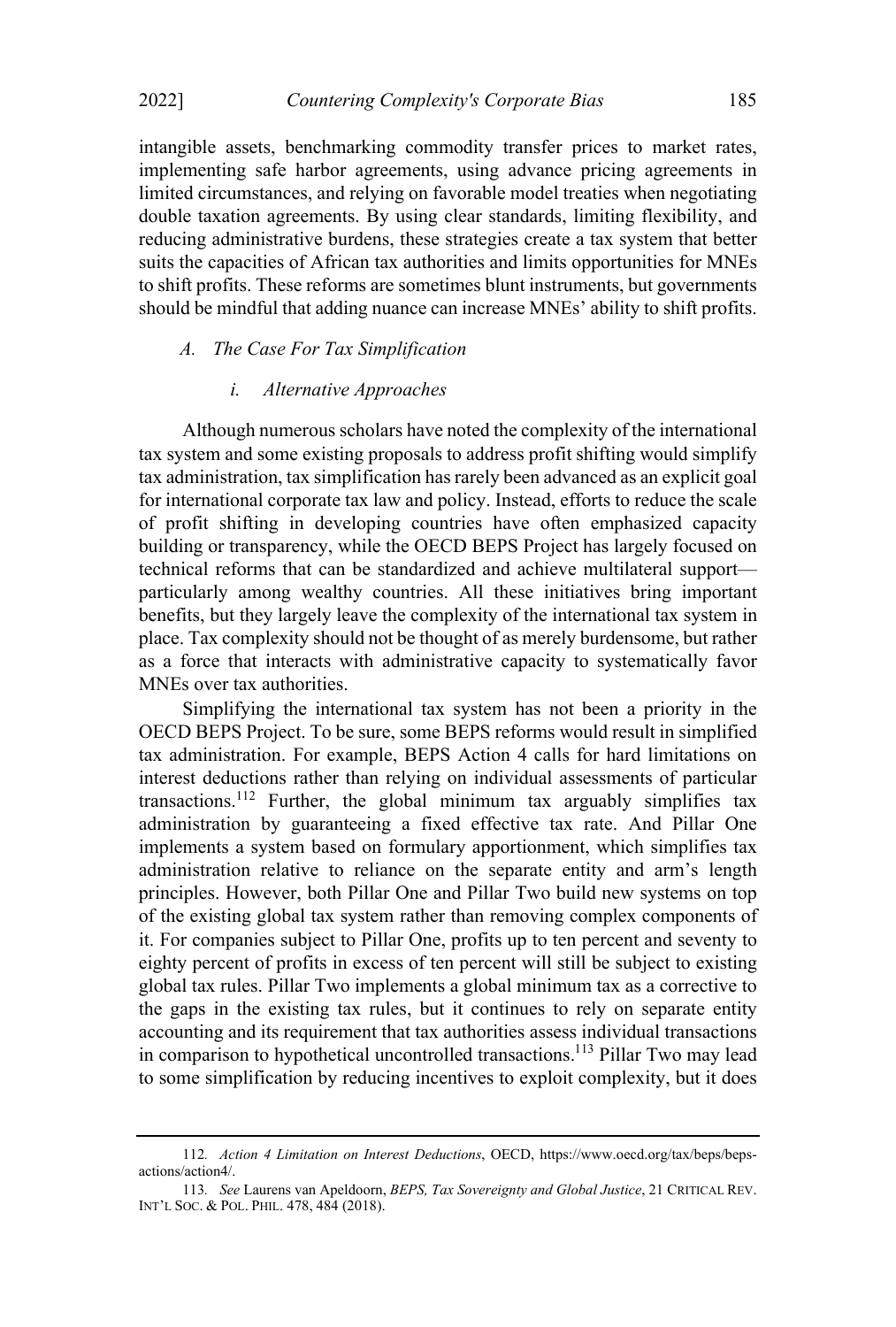not achieve it in the short-term, and the low rate of fifteen percent limits its efficacy. The fact that BEPS reforms were designed with the tax administrations of wealthy countries in mind may help explain why they do not appear to have seen simplification as a priority.<sup>114</sup>

Another major approach to addressing profit shifting—increasing transparency—tends to encourage tax simplification even if arguments for it have typically been framed in different terms.<sup>115</sup> Tax authorities' efforts to collect revenue are made far more difficult because MNE financial data is extremely opaque.<sup>116</sup> Tax Justice Network calls for the ABCs of tax transparency: automatic exchanges of information; beneficial ownership registries that would track the true owners of companies; and country-by-country reporting that would document corporations' economic activity, divided by the jurisdiction in which it takes place.<sup>117</sup> The OECD has adopted country-bycountry reporting for companies with revenues greater than  $\epsilon$ 750 million, and having access to this information grants tax authorities information that would otherwise have to be painstakingly investigated and pieced together.<sup>118</sup> Similarly, the availability of beneficial ownership registries would mean that tax authorities would no longer have to search extensively to determine whether companies are related, while the automatic exchange of information reduces the need for tax authorities to actively request information from other countries. Still, increased transparency measures can require reciprocity and standardized reporting mechanisms that are difficult for under-resourced African tax authorities to keep up with. And simply having access to information does not mean it is easy to sort through, particularly when the arm's length principle demands individualized assessment of an enormous amount of data.<sup>119</sup>

Capacity building is one approach taken by many developing countries to address profit shifting.<sup>120</sup> Although definitions of capacity building vary, these efforts tend to focus on providing training and improving the quality of tax administration.<sup>121</sup> Proponents of capacity building are correct that developing

<sup>114</sup>. See Allison Christians, Global Trends and Constraints on Tax Policy in the Least Developed Countries, 40 U.B.C. L. REV. 3 (2009).

<sup>115</sup>. See Allison Christians, Tax Activists and the Global Movement for Development through Transparency, Legal Studies Research Paper Series Paper No. 1193 (2012), http://esvc000076. wic060u.server-web.com/ssl/CMS/files\_cms/298\_13%2003%2031%20ChristiansTax%20activists%20 and%20the%20global%20movement%20for%20development%20through%20transparency1.pdf.

<sup>116</sup>. Id. at 6.

<sup>117</sup>. What Are the ABCs of Tax Justice?, TAX JUST. NETWORK, https://taxjustice.net/faq/whatare-the-abcs-of-tax-justice; Country by Country Reporting, TAX JUST. NETWORK (Nov. 14, 2020), https://taxjustice.net/topics/country-by-country-reporting.

<sup>118</sup>. See Gregory Pun, Base Erosion and Profit Shifting: How Corporations Use Transfer Pricing to Avoid Taxation, 40 B.C. INT'L & COMPAR. L. REV. 2, 305 (2017).

<sup>119.</sup> See Annet Wanyana Oguttu, A Critique on the Effectiveness of "Exchange of Information on Tax Matters" in Preventing Tax Avoidance and Evasion: A South African Perspective, 68 BULLETIN FOR INT'L TAXATION (2013), https://research.ibfd.org/#/doc?url=/collections/bit/html/bit\_2014\_01 int\_2.html%23bit\_2014\_01\_int\_2\_s\_9

<sup>120.</sup> See Natalia Quiñones, The Birth of a New International Tax Framework and the Role of Developing Countries, in TAX SOVEREIGNTY IN THE BEPS ERA 165, 170 (Sergio André Rocha & Allison Christians eds., 2017).

<sup>121</sup>. See Diane Ring, Developing Countries in an Age of Transparency and Disclosure, 6 BYU L. REV. 1767, 1798 (2017).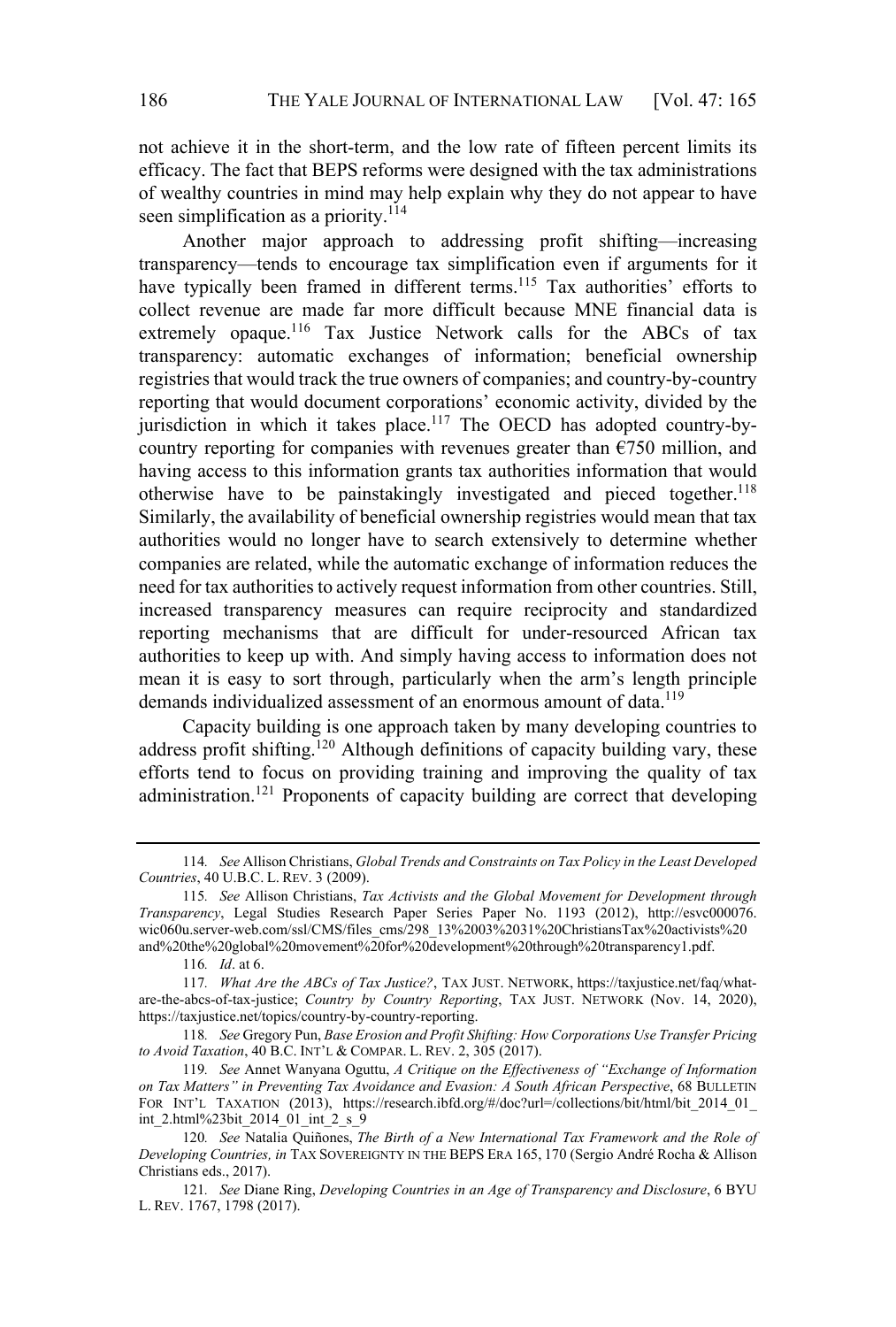country tax authorities often face severe deficits in administrative capacity, as is the case for most African governments.122 Capacity building approaches tend to frame development assistance programs as the solution to these capacity weaknesses.<sup>123</sup> The OECD has been particularly active in supporting capacity building programs, even as it limits developing countries' power in international tax negotiations.<sup>124</sup> A number of developing country governments have also initiated their own reforms aimed at improving the capacities of tax authorities. 125

Although capacity building is an essential piece of improving revenue collection, different tax frameworks demand different levels of administrative capacity. Proponents of capacity building correctly note that there is a gap between African tax authorities' administrative capabilities and the complexity of the tax systems they administer, but both of these factors are fluid: Administrative capacity can be increased just as administrative complexity can be decreased. Section B demonstrates that a number of legal reforms could reduce the administrative complexity of African tax systems.

Simplifying tax administration can also be achieved more quickly than building capacity. Even supporters of capacity building note that decades of technical assistance are required to achieve sustainable increases in revenue collection.126 In contrast, legal reforms that simplify tax administration can be quickly passed and implemented.<sup>127</sup> Capacity building faces another major challenge limiting its ability to quickly increase tax revenue: Companies may hire away tax authorities' best employees. If successful, capacity building gives government officials sophisticated technical skills and a strong understanding of international taxation. These skills are highly transferable between the public and private sectors, and just as they can be used to reduce profit shifting, they can be used to help companies outmaneuver tax authorities. As government officials develop these skills, they become more attractive employees to private sector companies that typically offer far higher salaries. Therefore, "capacity building in international taxation holds the risk that governments will end up subsidizing the private sector." $128$ 

<sup>122.</sup> Saldivar, supra note 14, at 176.

<sup>123</sup>. See, e.g., About, TAX INSPECTORS WITHOUT BORDERS (last visited Sept. 14, 2021), http://www.tiwb.org/about/; Building Capacity to Prevent Profit Shifting by Large Companies in Zambia, OECD (2020), https://www.oecd.org/tax/tax-global/building-capacity-to-prevent-profit-shifting-by-large -companies-in-zambia.pdf; Enhancing the Effectiveness of External Support in Building Tax Capacity in Developing Countries, WORLD BANK (2016), https://pubdocs.worldbank.org/en/858011469113510187/ Enhancing-the-Effectiveness-of-External-Support-in-Building-Tax-Capacity.pdf.

<sup>124</sup>. See Quiñones, supra note 120, at 170.

<sup>125</sup>. See, e.g., Wanyana Oguttu, supra note 9, at 20.

<sup>126</sup>. See, e.g., Strengthening Tax Transparency to Combat Tax Evasion, Illicit Financial Flows and Profit Shifting in Uganda, OECD 7 (2021), https://www.oecd.org/tax/tax-global/strengthening-taxtransparency-to-combat-tax-evasion-illicit-financial-flows-and-profit-shifting-in-uganda.pdf.

<sup>127.</sup> However, it should be noted that in some cases governments face legal constraints limiting their ability to change tax rules affecting MNEs, particularly if their contracts with MNEs contain restrictive stabilization clauses.

<sup>128.</sup> Capacity Building for International Taxation in African Revenue Authorities, INT'L CTR. FOR TAX & DEV. (May 18, 2015), https://www.ictd.ac/news/capacity-building-for-international-taxationin-african-revenue-authorities.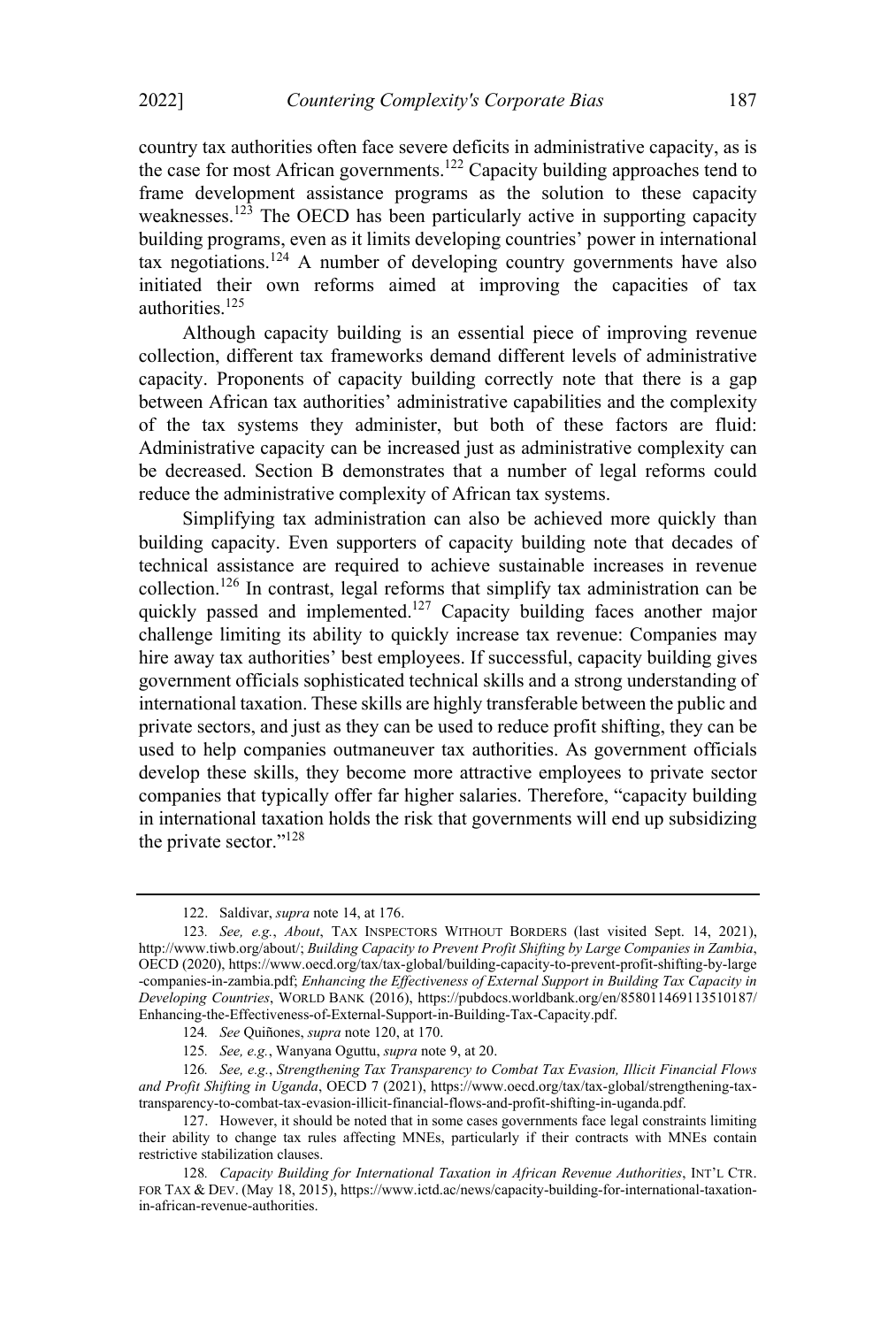#### ii. Simplification as a Goal

Identifying simplification as a goal of international corporate tax law and policy can reduce profit shifting in ways that the BEPS reforms, increased transparency, and capacity building cannot. Tax simplification can be difficult to define.129 When this Note calls for tax simplification, it emphasizes reducing administrative burdens and prioritizing clear standards and certainty of outcomes over flexibility and individualized assessment. This Note also stresses the importance of relaxing fidelity to the arm's length principle and the enormous complexities it produces.<sup>130</sup> Although rarely named as an explicit goal in efforts to reduce profit shifting, calls for tax simplification are not entirely novel in this domain.131 In particular, Alexandra Readhead has written prolifically on taxation in the African extractive sector and has repeatedly called for reduced reliance on profit-based taxes and a move towards tax rules that suit African countries administrative capabilities.132 Tax simplification has received more attention in discussions of domestic tax systems. However, these calls are often framed in terms of reducing burdens on taxpayers and increasing the efficiency of the tax system, rather than focusing on how simplification affects total tax revenue and who pays it. $^{133}$ 

Instead, tax simplification should be seen as a strategy to reduce systematic bias towards multinational corporations. Revenue collection is in many ways a competition: Tax authorities seek to maximize the amount of revenue they collect while MNEs seek to reduce their tax liabilities. But in this competition, MNEs can almost always afford to employ more players and players who are more skilled.134 For example, Zambian tax authorities collect taxes from Glencore, a company with revenues nearly ten times greater than Zambia's GDP. And while capacity asymmetries between tax authorities and MNEs can be reduced, they are nearly impossible to overcome. As noted above, developing country governments will always struggle to offer salaries that are competitive with the private sector, increasing the ability of MNEs to hire away the most

134. See Pouga Tinhaga, supra note 131, at 157.

<sup>129.</sup> See J.B. Ruhl & Daniel Martin Katz, Measuring, Monitoring, and Managing Legal Complexity, 101 IOWA L. REV. 191 (2015).

<sup>130</sup>. See Van Apeldoorn, supra note 113, at 484.

<sup>131</sup>. See, e.g., Saldivar, supra note 14, at 72; Zachée Pouga Tinhaga, From Avoiding Double Taxation 'Yesterday' to Avoiding Double Non-Taxation 'Today': The Urgent Need for an International Tax Regime Based on Unitary Tax Principles 63 (2016) (S.J.D. dissertation, University of Michigan).

<sup>132.</sup> See, e.g., Lassourd & Readhead, supra note 5 (noting that "South Africa, Zambia, and Tanzania have decided that they do not have the resources to audit all of the transfer pricing practices of multinational companies. They have therefore tried to avoid getting into unwinnable battles by introducing clear, objectively verifiable and easy to administer tax rules, as well as strong government institutions to oversee the mining sector. Other mineral-rich countries should take note.").

<sup>133</sup>. See, e.g., Steven A. Dean, More Cooperation, Less Uniformity: Tax Deharmonization and the Future of the International Tax Regime, 84 TUL. L. REV. 125, 152 (2009); William G. Gale, Tax Simplification: Issues and Options, BROOKINGS INSTITUTION (July 17, 2001), https://www.brookings.edu /testimonies/tax-simplification-issues-and-options; Tamer Budak, Simon James & Adrian Sawyer, The Complexity of Tax Simplification: Experiences from Around the World, in THE COMPLEXITY OF TAX SIMPLIFICATION: EXPERIENCES FROM AROUND THE WORLD 1, 3 (Tamer Budak, Simon James & Adrian Sawyer eds., 2016).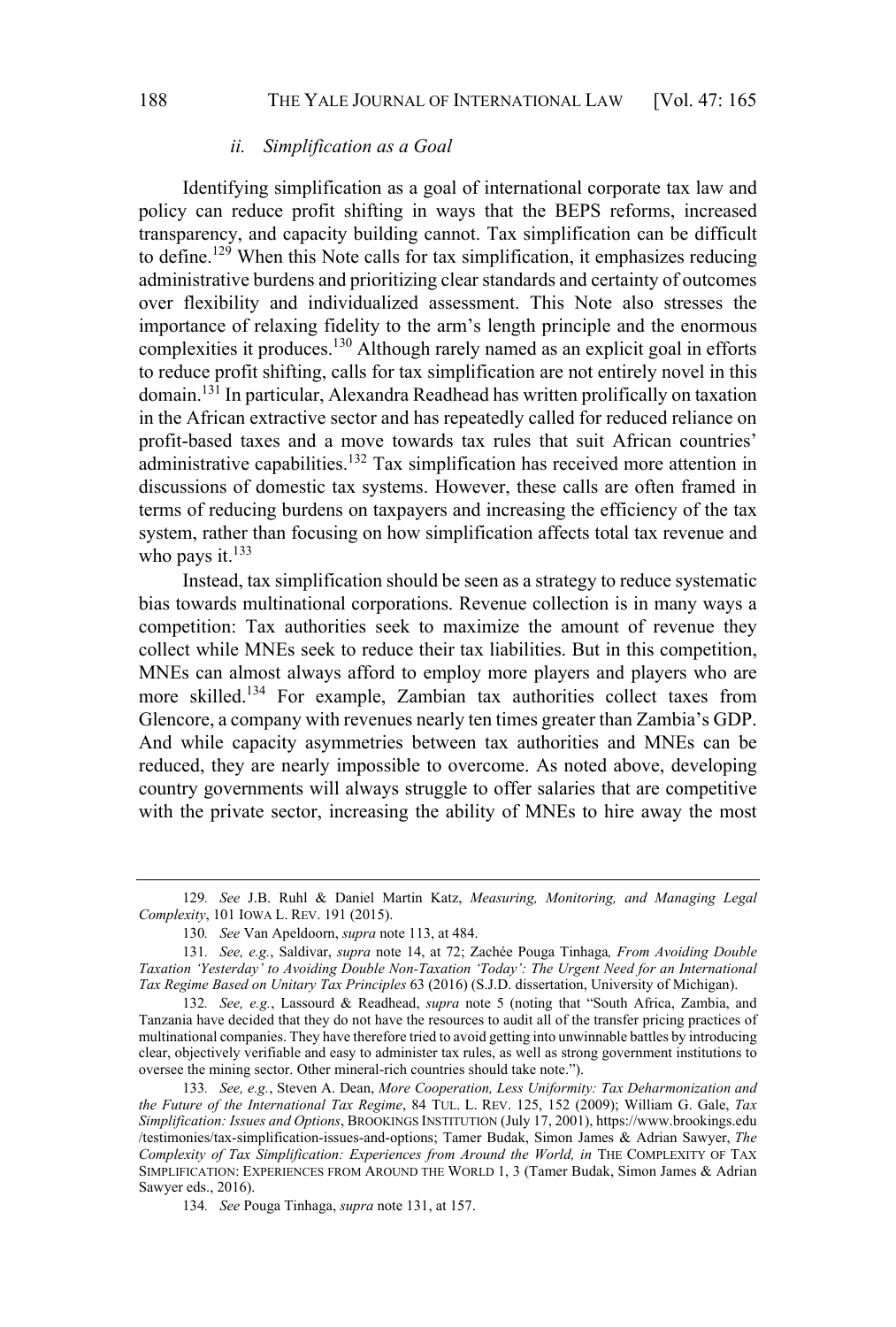skilled tax officials.<sup>135</sup> The complexity of the global tax system poses immense problems even to OECD countries: As the Africa Progress Panel notes, "tracking value-added through a maze of interconnected companies linked through shell companies, holding companies and other intermediaries registered in centers from the British Virgin Islands to Switzerland and London is challenging for even the most developed tax bodies in the OECD."<sup>136</sup>

Complex tax systems produce opportunities for MNEs to outmaneuver tax authorities, and the systematic bias in favor of corporations only grows as capacity gaps between MNEs and tax authorities increase. Large and welltrained corporate tax departments have more time to identify loopholes in complex tax codes than under-resourced tax authorities have to design complex technical fixes to close them. Complex tax codes increase the cost and difficulty of conducting audits and litigating disputes, reducing the likelihood that underresourced tax authorities will initiate those audits and disputes. And if they do bring these disputes, MNEs are able to afford highly skilled accountants and lawyers to contest them.

Tax simplification will not always be worth the potential cost to other policy goals, but it is an important goal that can reduce profit shifting and increase revenue collection. Tax simplification is often seen as standing in tension to progressivity, and it is true that measures to increase progressivity by creating differentiated rules for different types of taxpayers make the tax system more complex.<sup>137</sup> The relationship is not entirely straightforward, however: The wealthy are far more able than the poor to exploit complexity to avoid taxes.<sup>138</sup> Therefore, while progressivity on paper sometimes translates to progressivity in practice, that will not always be the case, because complex provisions aimed at achieving progressivity may in fact result in tax avoidance by large companies.

In addition, governments may fear that tax simplification could deter investment. Complex tax codes allow for greater nuance for MNEs' individual circumstances, while tax simplification willsubject them to more rigid standards. Given the volatility of investments in the extractive sector, extractive MNEs are particularly insistent on the importance of flexible, profit-based tax systems. However, generous tax regimes have been less effective at attracting investment than many countries anticipated,<sup>139</sup> and making the tax environment less favorable to MNEs will not produce dramatic decreases in investment. Further, the purpose of encouraging foreign investment is to produce benefits to countries' citizens: If MNEs are delivering far less tax revenue than intended,

<sup>135</sup>. See Saldivar, supra note 14, at 177.

<sup>136.</sup> AFR. PROGRESS PANEL, supra note 15, at 65.

<sup>137</sup>. See, e.g., Budak et al., supra note 133, at 3.

<sup>138.</sup> See Kristina Froberg & Attiya Waris, Bringing the Billions Back: How Africa and Europe Can End Illicit Capital Flight, GLOBAL STUDIES 19 (2011), https://www.hrdi.org.za/publications /iv%20Forum%20Syd%20Report,%20Bringing%20the%20billions%20back.pdf.

<sup>139.</sup> Options for Low Income Countries' Effective and Efficient Use of Tax Incentives for Investment, OECD 3 (Oct. 15, 2015), https://www.oecd.org/tax/options-for-low-income-countrieseffective-and-efficient-use-of-tax-incentives-for-investment.pdf (Tax incentives generally rank low in investment climate surveys in low-income countries, and there are many examples in which they are reported to be redundant—that is, investment would have been undertaken even without them.").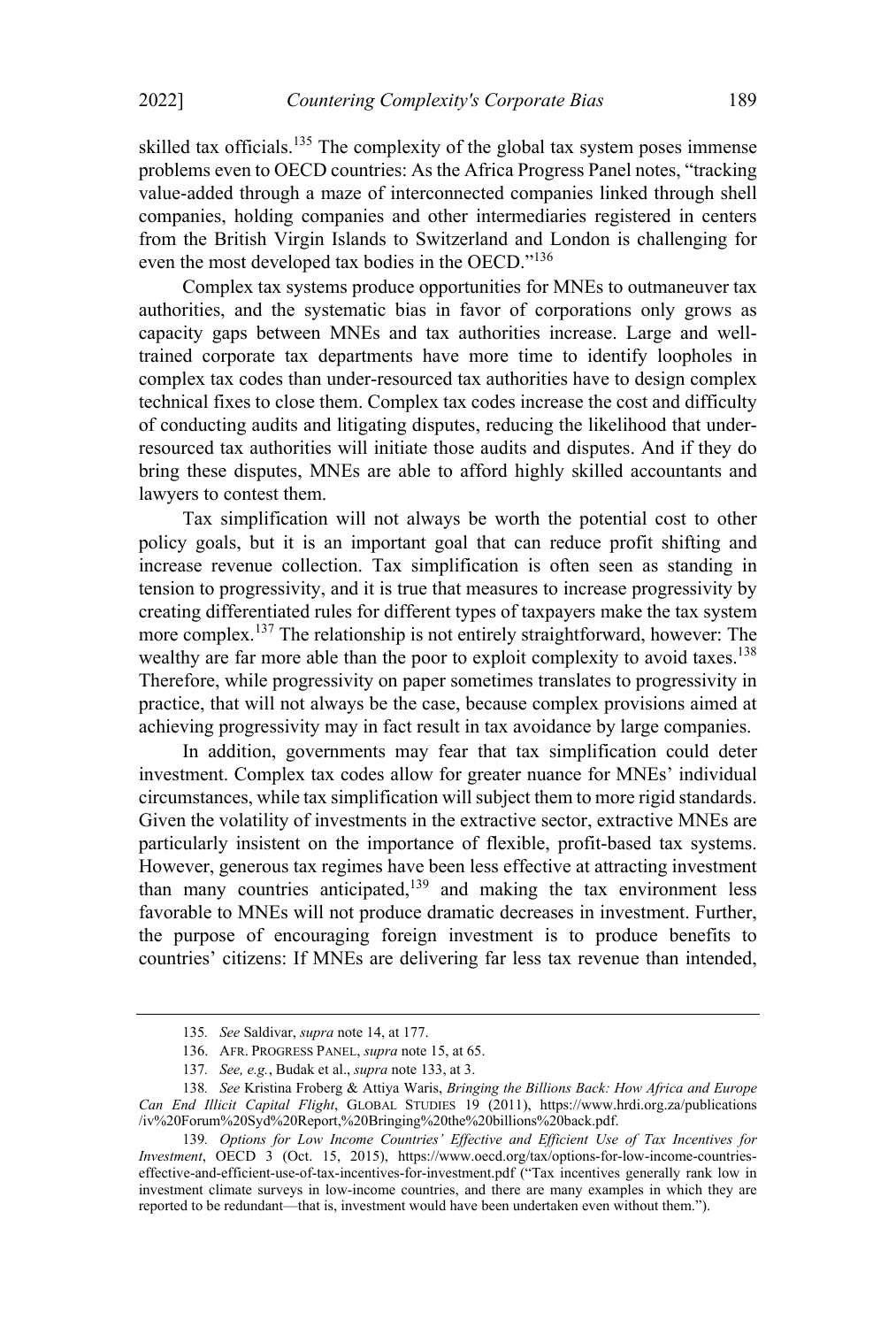countries should question whether decreased investment would really be so costly.

## B. Reforms to Achieve Simplification in the African Extractive Sector

This section presents domestic reforms that could be achieved unilaterally and would both simplify tax administration and increase revenue collection. Increased use of royalties can reduce the reliance on CIT; capping interest deductions and fees for intangibles can reduce profit shifting; using price benchmarks would limit abusive transfer pricing; tax authorities can implement safe harbors; and African governments can reassess the types of agreements they sign with companies and foreign countries. While tax simplification offers promising opportunities to all tax authorities, it is particularly well-suited to addressing the causes of profit shifting in the African extractive sector.

First, the nature of extractive industries facilitates tax simplification.<sup>140</sup> Natural resources are a tangible asset that can be objectively measured. They also have a fixed geographic location, enabling the imposition of clear criteria that limit companies' ability to allocate profits to foreign jurisdictions. Further, natural resources are widely traded on public markets, meaning that the market price is easily ascertainable.

Second, tax simplification creates tax rules that are much better aligned with the capacities of African tax authorities. To be sure, there is significant variability in the training and resources available to different African tax authorities.<sup>141</sup> However, African governments tend to be under-trained and under-resourced, particularly in comparison to the MNEs from which they collect revenue. As described in Part II.B, African governments send few requests for information, conduct few transfer pricing audits, and struggle to litigate disputes. The reforms described below would greatly reduce the administrative complexity of African tax systems. Instead of needing to conduct difficult individualized assessments in order to identify profit shifting, tax simplification would increase the use of clear and easily verifiable standards. Relying on standardized tax treaties and contracts—rather than entering openended and highly individualized negotiations—could also reduce the risk that African governments will be outmaneuvered by better-trained negotiators. By reducing the complexity of African tax systems, these reforms would level the playing field between African tax authorities and MNEs seeking to avoid taxation.

Third, tax simplification would reduce the likelihood of corruption. Complex tax codes create ample discretion, flexibility, and ambiguity, all of which can be exploited by corrupt officials. And the extreme complexity and lack of transparency in the existing tax system is "all but impossible for the public to monitor or understand." $142$  The more rigid and easily verifiable standards that tax simplification would impose would limit officials' ability to

<sup>140.</sup> See Danso et al., supra note 80, at 6.

<sup>141</sup>. See Wanyana Oguttu, supra note 9, at 19.

<sup>142.</sup> Christians, supra note 115, at 6.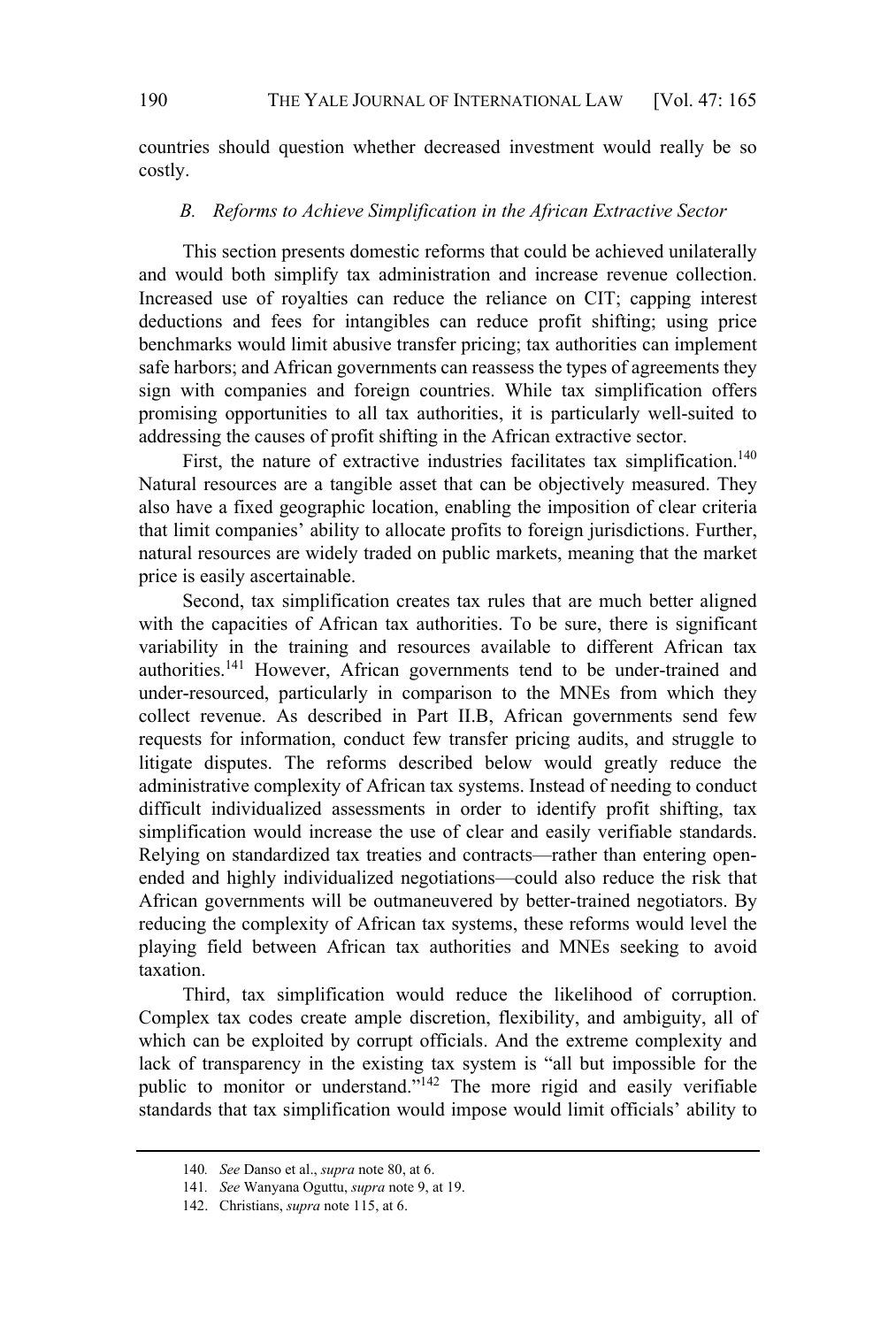engage in corruption. Moreover, tax simplification would increase the ability of supervisors, members of parliament, and civil society organizations to identify corruption. <sup>143</sup> In a 2015 cross-country statistical analysis, Awasthi and Bayraktar found that tax simplification significantly reduced tax corruption, with the effects particularly strong in Sub-Saharan Africa.<sup>144</sup>

Fourth, levels of profit shifting vary significantly among forms of revenue collection in the African extractive sector, and tax simplification would reduce governments' reliance on methods that are vulnerable to profit shifting. Profitbased methods of revenue collection are inherently more complex than production-based methods: Rather than just considering revenue or raw production, profit-based methods also must consider costs. These costs can be easily manipulated to shift profits. Unsurprisingly, African governments are far more successful at collecting revenue from production-based methods,<sup>145</sup> and a strategy aimed at simplification could reduce reliance on profit-based taxes. Further, tax rules that strictly adhere to the arm's length principle demand complex comparability analyses. Tax simplification would increase the use of rules that are less administratively burdensome.

Fifth, the African extractive sector remains ripe for reform despite the forthcoming OECD-led global tax reforms. These global changes will render some popular ideas for domestic reforms redundant, and they have also crowded out alternative proposals for ambitious international tax reforms.<sup>146</sup> But as discussed in Part I.C, the OECD-led reforms will leave significant amounts of profit shifting in the African extractive sector untouched. And after having played a minimal role in the negotiations for the OECD reforms, African governments may be eager to undertake reforms that fit their needs. The reforms below are aimed at African countries with large natural resource endowments and low administrative capacities. They will not be well-suited to every African country,147 though the underlying motivation of using tax simplification to reduce profit shifting deserves broader consideration.

#### i. Royalties

Although CIT will remain an important part of revenue collection, African governments can consider increasing their use of royalties. As discussed in Part II, royalties have far lower rates than CIT and are intended to deliver much less revenue to governments. But because CIT is based on profits while royalties are based on companies' revenues, CIT is easier to evade and resource-rich countries tend to end up receiving a disproportionately large share of tax revenue from

<sup>143.</sup> See generally Readhead, supra note 30.

<sup>144.</sup> Rajul Awasthi & Nihal Bayraktar, Can Tax Simplification Help Lower Tax Corruption?, 5 EURASIAN ECON.REV. 297, 299 (2015), https://link.springer.com/content/pdf/10.1007/s40822-015-0014- 9.pdf.

<sup>145.</sup> See Manley & Lassourd, supra note 86.

<sup>146</sup>. See, e.g., TAX JUST. NETWORK, supra note 72, at 9.

<sup>147.</sup> See Annet Wanyana Oguttu, Tax Base Erosion and Profit Shifting in Africa  $-$  Part 2: A Critique of Some Priority OECD Actions from an African Perspective, INT'L CTR. FOR TAX & DEV. 3 (2016).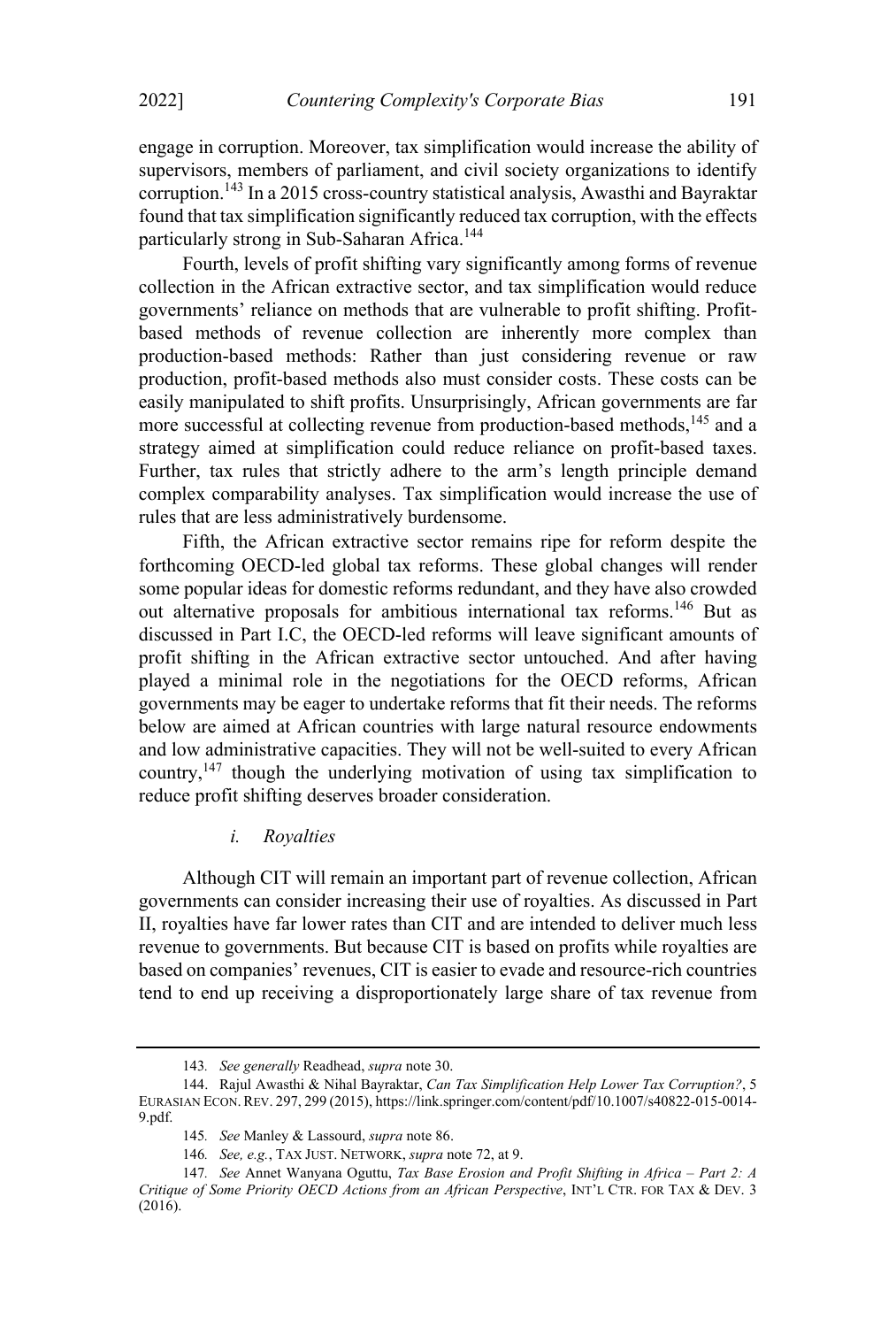royalties.<sup>148</sup> A number of African countries have recognized that royalties are more easily administrable, and the Democratic Republic of the Congo, Senegal, Sierra Leone, and Tanzania all increased royalty rates between 2016 and 2018.149

Governments can consider implementing more flexible royalty systems that account for royalties' shortcomings, but they should be mindful that adding layers of complexity to royalties will increase the potential for profit shifting.<sup>150</sup> Royalties create real challenges: Mining profits vary significantly over the lifecycle of a project, and royalties can be more difficult to pay in the early stages of a project before the investment becomes profitable. Standard royalties also do not adjust well to fluctuations in commodity prices,<sup>151</sup> and royalties can be regressive.152 Royalties with sliding scale rates can increase flexibility and progressivity. For example, in 2019, Zambia implemented a royalty in which the rate increases when mineral prices are high.<sup>153</sup> South Africa and Niger use royalties that take operating profit into account.<sup>154</sup> Sliding scale rates that are based on an easily verifiable factor external to the MNE—like the commodity's market price—will be simpler to administer and less vulnerable to profit shifting than profit-based rates.

## ii. Limits on Interest Deductions and Intangible Fees

For CIT, countries can set limits in order to prevent excessive debt shifting or excessive charges for intangible assets. South Africa was among the first countries in the world to set a limit on the deduction of interest payments to related parties abroad. Rather than using the highly time-intensive process of analyzing loans to see if they possess commercial rationality, South Africa disallowed the deduction of interest payments exceeding forty percent of turnover.155 The OECD has also endorsed caps on interest deductions in BEPS Action 4.156 As another means of limiting debt shifting, several African countries have instituted a withholding tax on interest payments. For interest payments to

<sup>148.</sup> See Manley & Lassourd, supra note 86.

<sup>149.</sup> Bouterige, Quatrebarbes & Laporte, supra note 54, at 6.

<sup>150</sup>. See Alexandra Readhead, Tax Incentives in Mining: Minimising Risks to Revenue, OECD 15 (2018), https://www.oecd.org/tax/beps/tax-incentives-in-mining-minimising-risks-to-revenue-oecdigf.pdf.

<sup>151.</sup> See, e.g., Manley & Lassourd, supra note 86 ("But fixed ad valorem royalties lack flexibility: they do not adjust well to the profile of mining investments, nor to booms and busts. They may cause interruptions in mining activity, or require frequent regulatory changes.")

<sup>152</sup>. Fiscal Regime Design: What Revenues the Government Will be Entitled to Collect, NAT. RES. GOVERNANCE INST. (2015), https://resourcegovernance.org/sites/default/files/nrgi\_Fiscal-Regime-Design.pdf ("Most royalties are regressive, because they result in a greater burden for companies in a lower-profit context.").

<sup>153</sup>. See Chris Mfula, Zambia Hikes Mining Taxes in 2019 Budget to Reinin Debt, REUTERS (Sept. 28, 2018), https://www.reuters.com/article/zambia-budget/update-3-zambia-hikes-mining-taxesin-2019-budget-to-rein-in-debt-idUSL8N1WE5RK.

<sup>154</sup>. See Manley & Lassourd, supra note 86.

<sup>155.</sup> Alexandra Readhead, Preventing Base Erosion: South Africa's Interest Limitation Rules, NAT. RES. GOVERNANCE INST., 5 (2017), https://www.resourcegovernance.org/sites/default/files/ documents/preventing-base-erosion-south-africa-limitation-rule.pdf. ("A major purpose of interest limitation rules is to reduce reliance on the arms length principle as a means of controlling the interest rate for related party debt.").

<sup>156.</sup> OECD, supra note 112.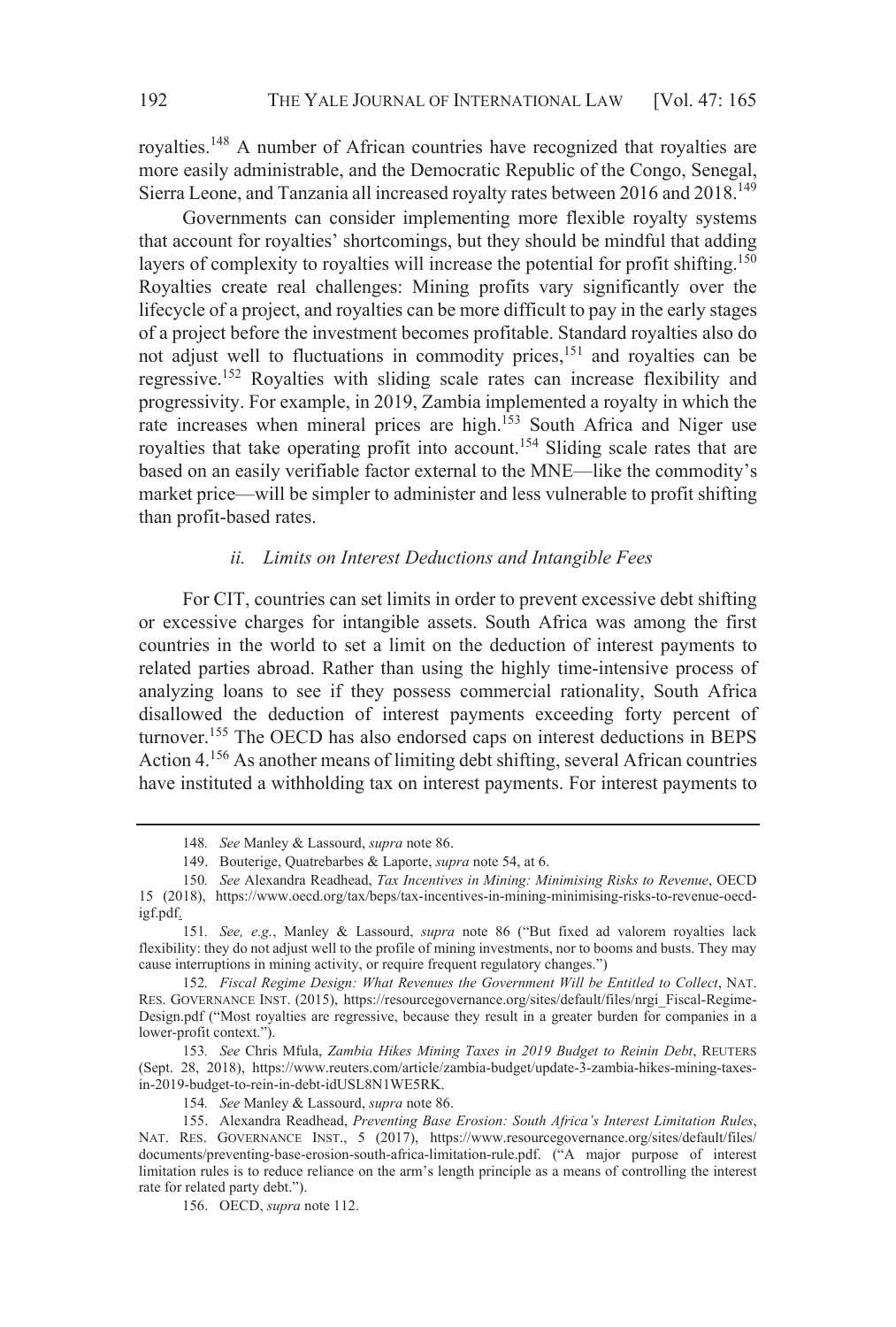2022] Countering Complexity's Corporate Bias 193

non-residents, Uganda, South Africa, and Ghana institute withholding taxes of fifteen percent, fifteen percent, and eight percent, respectively.<sup>157</sup> Still, countries should be attentive to MNEs' abilities to shift the costs of withholding taxes to domestic companies.158 Other options to simplify tax administration and limit debt shifting include benchmarking interest rates to international rates and adding a margin to reflect their country's degree of risk, or alternatively tying the interest rate attributed to subsidiaries to the interest rates of the consolidated MNE.<sup>159</sup> Thin capitalization rules provide another option. Ghana and Uganda apply thin capitalization rules to resident companies that are majority foreignowned. When the ratio of foreign debt to foreign equity is greater than two to one, Uganda restricts interest deductibility during that year on the part of the debt exceeding the ratio,<sup>160</sup> while Ghana uses a ratio of three to one.<sup>161</sup> To ensure these thin capitalization rules are effective and administrable, countries need to clearly define the difference between interest and equity.<sup>162</sup>

While limiting interest deductions and debt-to-equity ratios can have a significant impact on addressing debt shifting, intangible assets are more difficult to control because there is a wider range of possible transactions to consider. Countries have applied methods such as capping management service charges, and they could take a similar approach and set limits on the permissible proportion of intellectual property fees in relation to revenue.<sup>163</sup> While setting benchmarks similar to market rates for all possible intangible transactions would be impossible, countries could consider setting benchmarks for the most common types of intangible transactions.

These hard limits to prevent debt shifting and the abuse of intangible assets may rule out rare instances in which legitimate business transactions exceed the limit, but this situation remains preferable to rampant abuse. Countries could consider a system in which companies could apply for waivers from these limits, but the issue of waivers again highlights the tension between flexibility and reducing profit shifting. The flexibility provided by waivers could prevent cases where simplified rules contradict other policy goals, but they would also increase opportunities for MNEs to find loopholes. Waivers would also increase the administrative burden on tax authorities, and MNE tax departments would have far more time and resources to file detailed waiver requests than tax authorities would have to carefully analyze them.

#### iii. The Sixth Method

In order to avoid abusive transfer pricing, countries can benchmark commodity transfer prices to international market prices. Referred to as the "sixth method" due to its differences with the five standard methods of

<sup>157.</sup> Wanyana Oguttu, supra note 147, at 11.

<sup>158</sup>. Id.

<sup>159</sup>. See Guj, Martin & Readhead, supra note 20, at 29.

<sup>160.</sup> Income Tax Act, Ch. 340, § 89 (1997) (Uganda).

<sup>161.</sup> Income Tax Act 896 § 33 (2015) (Ghana).

<sup>162</sup>. See Wanyana Oguttu, supra note 147, at 10.

<sup>163</sup>. See, e.g., Readhead, supra note 30, at 40.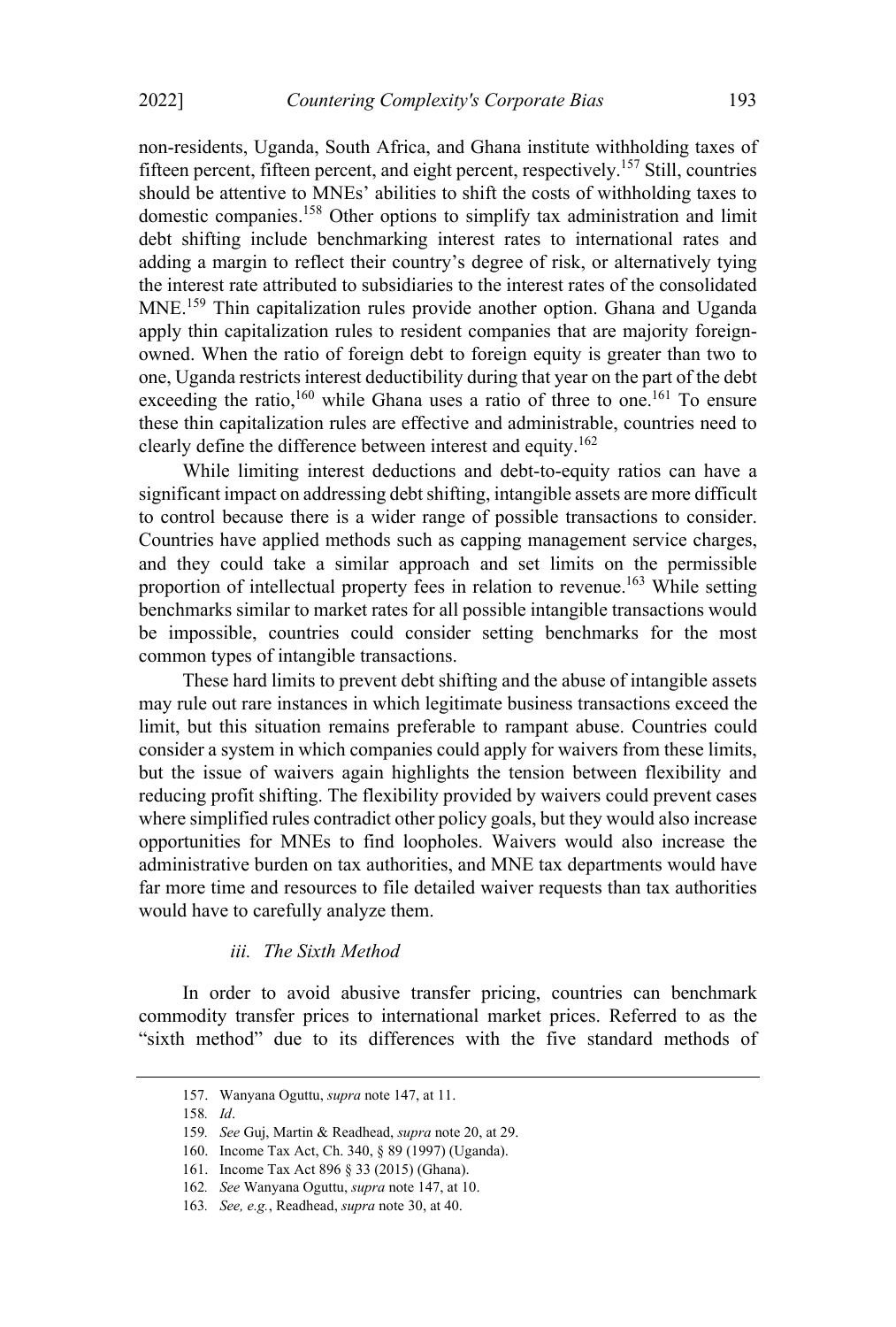calculating transfer prices, this approach is particularly well suited to commodities like minerals and oil because there are standardized and easily observable international prices. The sixth method originated in Latin America in the early 2000s and has slowly gained momentum.<sup>164</sup> Although few African countries use it, Zambia has instituted the sixth method by requiring all mineral sales to related parties to be calculated according to the price listed on the London Metals Exchange, the Metal Bulletin, or another approved metal exchange.<sup>165</sup> The sixth method arguably strays from the arm's length principle because it does not account for the individualized circumstances of a transaction beyond the internationally-traded commodity price.166 However, given the difficulty of applying the arm's length principle—especially when African governments lack access to adequate data on comparable transactions—the sixth method is a far more administrable method and it still accounts for fluctuations in commodity prices.

Application of the sixth method can vary in several dimensions. First, due to commodity price fluctuations, countries must decide what date's reference price to apply to any particular transaction. Latin American countries provide varying models. Uruguay uses the reference price on the date a commodity was shipped,  $167$  while for crude oil exports Ecuador uses the monthly average.  $168$ Second, countries must determine the range of transactions to which the sixth method should be applied. Argentina limits the application of the sixth method to transactions with companies with no economic substance. However, Argentina has encountered large administrative barriers to proving a company lacks economy substance, and MNEs can also give minimal economic substance to their intermediaries in order to use transfer prices below a commodity's market price.<sup>169</sup> Brazil applies the sixth method to exports to entities that are related parties, in a low-tax jurisdiction, or benefit from different fiscal regimes.170 However, due to financial secrecy and complex corporate arrangements, tax authorities frequently struggle to identify which entities are related parties.<sup>171</sup> As these ambiguities about economic substance and related parties highlight, adding additional criteria to the application of the sixth method risks undermining the simplicity that the sixth method is supposed to provide. Readhead argues that, "consequently, tax authorities should consider extending the sixth method to all mineral sales, whoever the buyer is. $172$ 

Deductions and adjustments bring similar risks. While they provide greater

171. Id.

<sup>164</sup>. See, e.g., id. at 10.

<sup>165</sup>. See id. at 16.

<sup>166.</sup> See Veronica Grondona, Transfer Pricing: Concepts and Practices of the 'Sixth Method' in Transfer Pricing, SOUTH CTR., 4 (2018), https://www.southcentre.int/wp-content/uploads/2018/05/ TCPB2\_Transfer-Pricing-Concepts-and-Practices-of-the-%E2%80%98Sixth-Method%E2%80%99-in-Transfer-Pricing\_EN.pdf.

<sup>167</sup>. Id. at 4.

<sup>168</sup>. Id. at 5.

<sup>169</sup>. Id. at 9.

<sup>170</sup>. Id. at 6.

<sup>172.</sup> Alexandra Readhead, Special Rules for Commodity Sales: Zambia's Use of the 'Sixth Method', NAT. RES. GOVERNANCE INST. 4 (2017).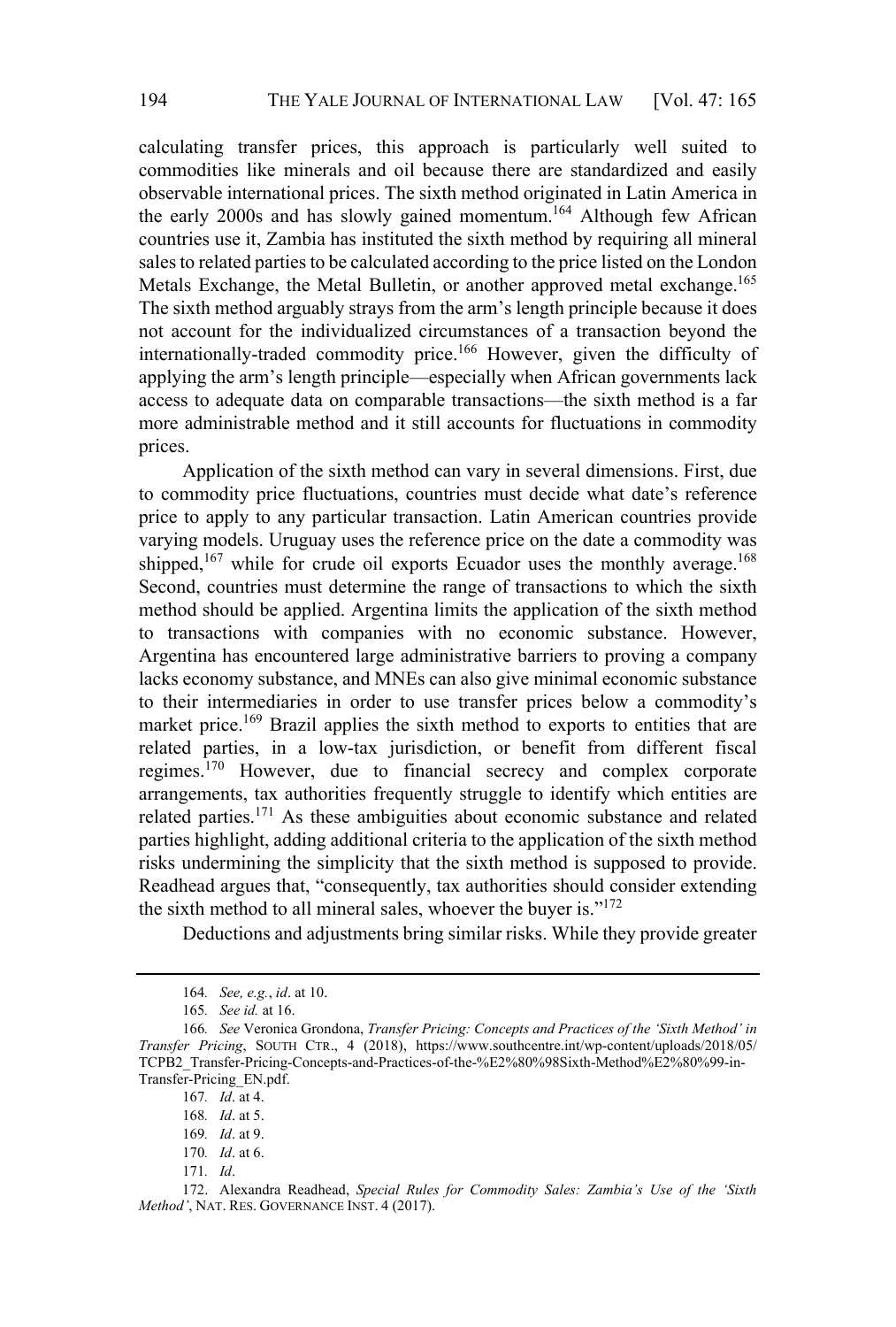nuance and flexibility, they decrease administrability and increase the potential for abuse. For example, Zambia allows companies to reduce the transfer price of low-quality ore to a level below a mineral's reference price. However, Zambia's tax authority lacks adequate facilities to test mineral ore and therefore struggles to verify the validity of these adjustments.<sup>173</sup> Still, if a transfer price exceeds the applicable reference price, it is standard practice to accept the price as submitted.

Last, countries must decide whether to apply reference prices as a standalone method of calculating transfer prices or as a variation of the comparable uncontrolled price (CUP) method, which requires greater comparability analysis and adherence to the arm's length principle.<sup>174</sup> Although Action 10 of the OECD BEPS Project has accepted the use of reference prices, it only endorses the use of reference prices if the commodity transaction in question is sufficiently comparable to the reference price, as determined by the CUP method.175 The administrative burden required to complete the CUP comparability analysis significantly detracts from the simplicity the sixth method is supposed to provide.<sup>176</sup>

Although the sixth method does not eliminate all manipulation of transfer prices, countries that use it have experienced a reduction in profit shifting. Zambia's tax authority reports that not only does it deter companies from abusing transfer prices, the administrative simplicity it provides allows tax officials to devote scarce resource to other transfer pricing issues.<sup>177</sup> Moreover, Zambia has successfully litigated to enforce the sixth method, winning a \$13 million judgment against a subsidiary of Glencore for excessively deviating its copper transfer prices from the London Metal Exchange price.<sup>178</sup> Although Argentina's use of the sixth method has reduced transfer pricing abuse, it still experiences an average of ten percent undervaluation of soybean exports.179 These challenges may be due to the complexity of administering Argentina's economic substance criteria.

#### iv. Safe Harbors

Safe harbors—in which tax submissions are accepted provided they fall within a certain range of standards—can similarly reduce administrative complexity. Safe harbors can differ in several dimensions. They can focus on the price or terms of transactions by, for example, accepting transfer prices that fall within a certain margin of profits or losses. Alternatively, safe harbors can focus on the scale of transactions or taxpayers, exempting small enterprises or small transactions from transfer pricing requirements. Safe harbors can also loosen documentation requirements based on these standards.<sup>180</sup> These safe harbor

<sup>173</sup>. Id. at 3.

<sup>174</sup>. See Grondona, supra note 166, at 4.

<sup>175</sup>. See Readhead, supra note 172, at 3.

<sup>176</sup>. Id.

<sup>177</sup>. Id. at 4.

<sup>178</sup>. Zambia v. Mopani Copper Mines, Plc., Case No. 2017/24 [SC] (2020) (Zam.).

<sup>179</sup>. See Grondona, supra note 166, at 9.

<sup>180</sup>. See Ezenagu, supra note 24, at 14.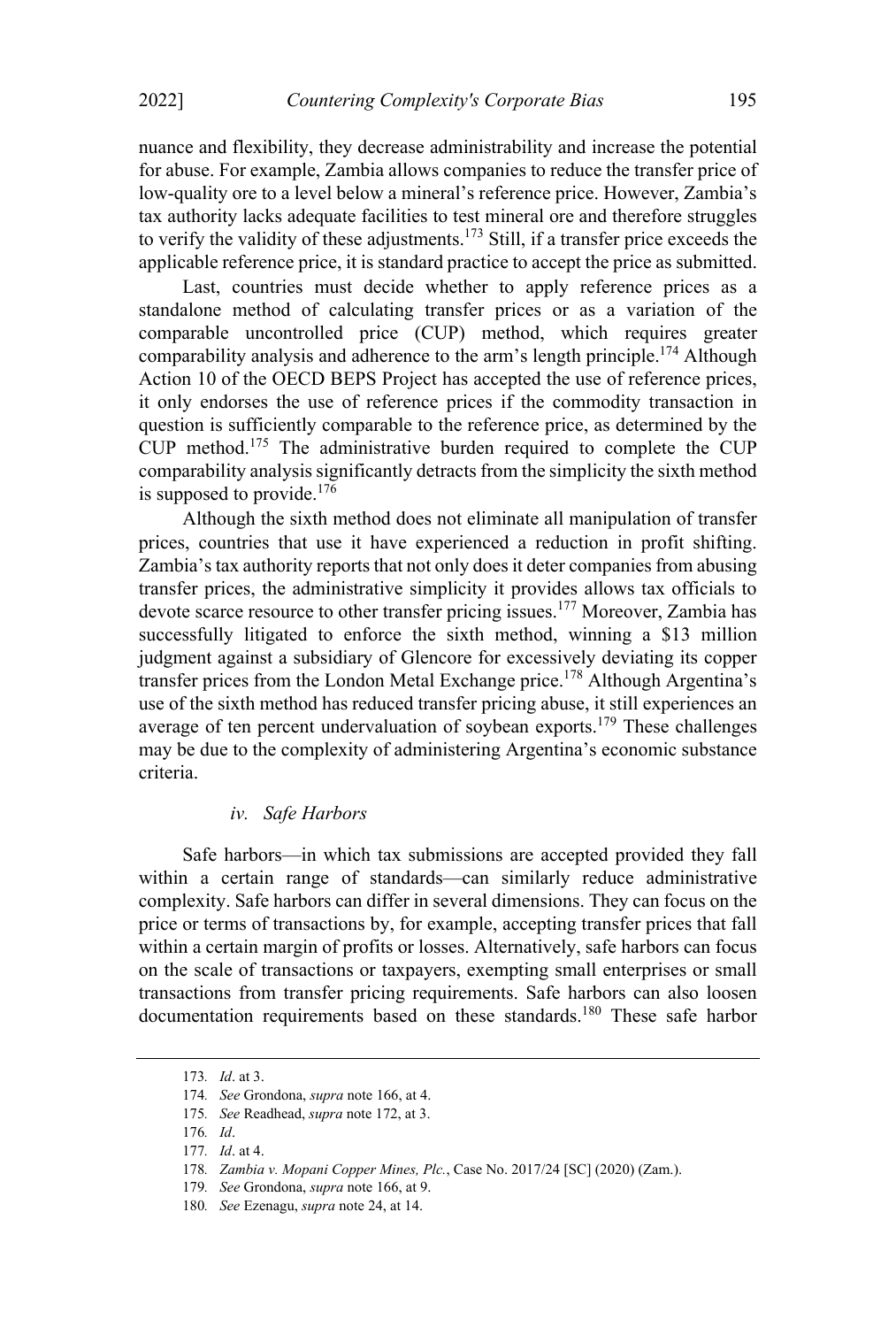policies reduce the need to monitor low-risk enterprises and transactions, thus allowing tax authorities to devote administrative capacity to the most important potential sources of profit shifting. 181

Safe harbor regimes are not without risks. Countries need to be sure the standards they set for safe harbors are effectively tailored to their national circumstances. An excessively narrow safe harbor will apply to few taxpayers, but a safe harbor that accepts a broader range of transfer prices could allow significant transfer price manipulation to go unchallenged because it falls within the safe harbor. MNEs may also find ways to take advantage of loopholes.<sup>182</sup> For example, if safe harbors exempt small transactions from additional tax requirements, companies may be able to divide up larger transactions in order to qualify for the exemptions. However, if well designed, safe harbor regimes can greatly reduce administrative burdens and replace complex individualized analysis of MNE taxpayers with a clear range of acceptable outcomes.

#### v. Advance Pricing Agreements

Like safe harbors, advance pricing agreements (APA) streamline tax administration but carry risks. In an APA, tax authorities and taxable entities agree on a method of calculating transfer prices for a fixed period. Provided that the taxpayer complies with the agreement, the tax authority agrees not to adjust transfer prices.<sup>183</sup> APAs reduce the burden for tax authorities once signed, but it is debatable whether they should be considered a form of tax simplification. The negotiation of APAs requires consideration of complex technical details and the individualized circumstances of the taxpayer.<sup>184</sup> As a result, many African countries have avoided APAs. Readhead writes that "this reluctance is largely due to concerns about being 'outgunned' in negotiations with sophisticated mining taxpayers."<sup>185</sup> While the issue of inferior capacity and expertise compared to the entities from which tax authorities seek to collect tax is not unique to APAs, APAs could lock in bad terms for a number of years. The need to look far into the future only accentuates these capacity concerns, as MNEs are much more likely to have a good understanding of what an extractive project and the global market for the commodity will look like later in the term of the APA. If low-capacity African tax authorities seek to agree on APAs, sticking closely to a favorable template APA may help reduce these risks.

#### vi. Double Taxation Agreements

African governments should be hesitant to enter tax treaties that could possess unfavorable terms, and reliance on favorable model treaties can help simplify the double taxation agreement (DTA) negotiations they choose to

<sup>181</sup>. Id. at 10-14.

<sup>182</sup>. Id. at 26.

<sup>183</sup>. See, e.g., Readhead, supra note 30, at 17.

<sup>184</sup>. See Guj, Martin & Readhead, supra note 20, at 39.

<sup>185</sup>. See, e.g., Readhead, supra note 30, at 17.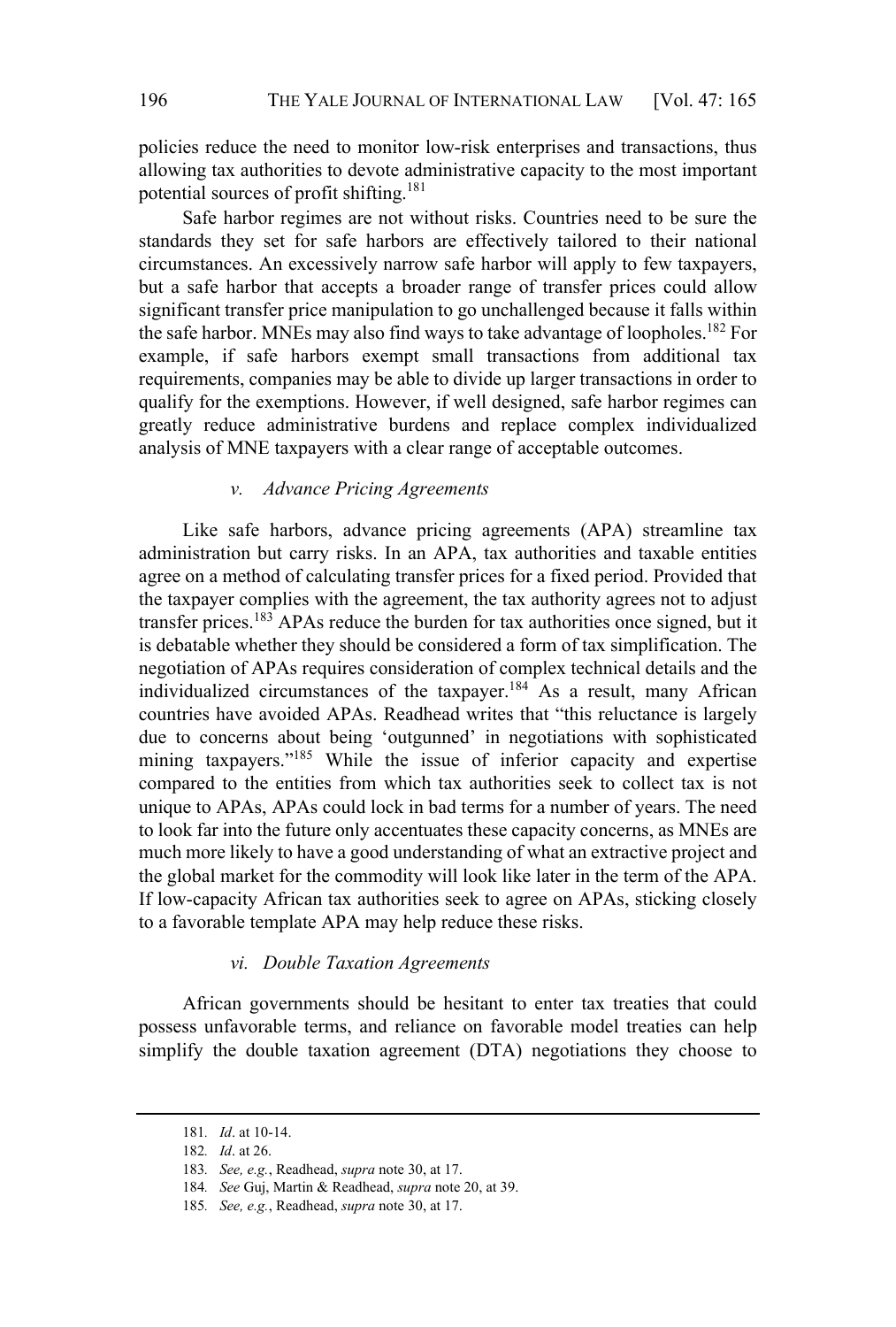pursue.<sup>186</sup> Guj, Martin, and Readhead note that an increased number of DTAs increases the chance that an MNE will be able to "treaty shop" and route investment through a low-tax jurisdiction.187 Reducing the number of tax treaties will not necessarily harm investment. The authors argue that "despite some claims that a broad tax treaty network is needed to attract investment, the empirical evidence on the effects of [foreign direct investment] is mixed," and exchange of information provisions can be accessed without entering into bilateral treaties."<sup>188</sup> Almeida and Toledano also argue that because "most developed countries already include measures in their domestic legislation to alleviate the effects of double taxation, such as providing companies with a tax credit for taxes paid abroad . . . one could question the real need for implementing such treaties that have had deleterious impacts on the tax revenues for source States."<sup>189</sup> African governments should be particularly hesitant to sign DTAs with low-tax jurisdictions. African countries' DTAs with Mauritius often serve as an entry point for broader networks of treaty shopping, while "the IMF estimates that treaties with the Netherlands led to foregone revenue for developing countries of at least  $\epsilon$ 770 million in 2011."<sup>190</sup>

When African countries do negotiate tax treaties, they can refer to a set of standardized conditions to reduce the risk that they are being outmaneuvered by more skilled negotiators.<sup>191</sup> For this reason, the United Nations Economic Commission for Africa recommends the use of the African Tax Administration Forum's model treaty.<sup>192</sup> Neither the U.N. Model DTA nor the OECD Model DTA are designed to meet the needs of resource-rich countries<sup>193</sup> but the U.N. Model is superior, offering as much as two times greater taxing power to the resource-rich source country that the OECD Model DTA. 194

#### **CONCLUSION**

The international tax system is extraordinarily complex. To determine an MNE's tax liability, tax authorities typically must sort through mountains of documents and assess the legitimacy of reported data by comparing it to counterfactual transactions. The principal problem with this complexity is not that it is inefficient but that it produces biased outcomes. Greater capacity increases actors' abilities to manipulate complexity to their advantage, and MNEs can almost always devote more resources and better-trained staff to

<sup>186</sup>. See Luis M. Almeida & Perrine Toledano, Understanding How the Various Definitions of Permanent Establishment Can Limit the Taxation Ability of Resource-rich Source Countries, COLUM. CTR. ON SUSTAINABLE INV. 1 (2018).

<sup>187.</sup> Guj, Martin & Readhead, supra note 20, at 41.

<sup>188.</sup> The authors write that exchange of information provision "are available by entering into Taxation Information Exchange Agreements (TIEAs) or by becoming a signatory to the OECD multilateral treaty on mutual administrative assistance in tax matters."  $Id$ .

<sup>189.</sup> Almeida & Toledano, supra note 186, at 4.

<sup>190.</sup> Wanyana Oguttu, supra note 147, at 15.

<sup>191</sup>. Id.

<sup>192.</sup> UNITED NATIONS ECONOMIC COMMISSION FOR AFRICA, supra note 97, at 42.

<sup>193</sup>. See Almeida & Toledano, supra note 186, at 1.

<sup>194</sup>. See Calderon Gomez, supra note 12, at 213.